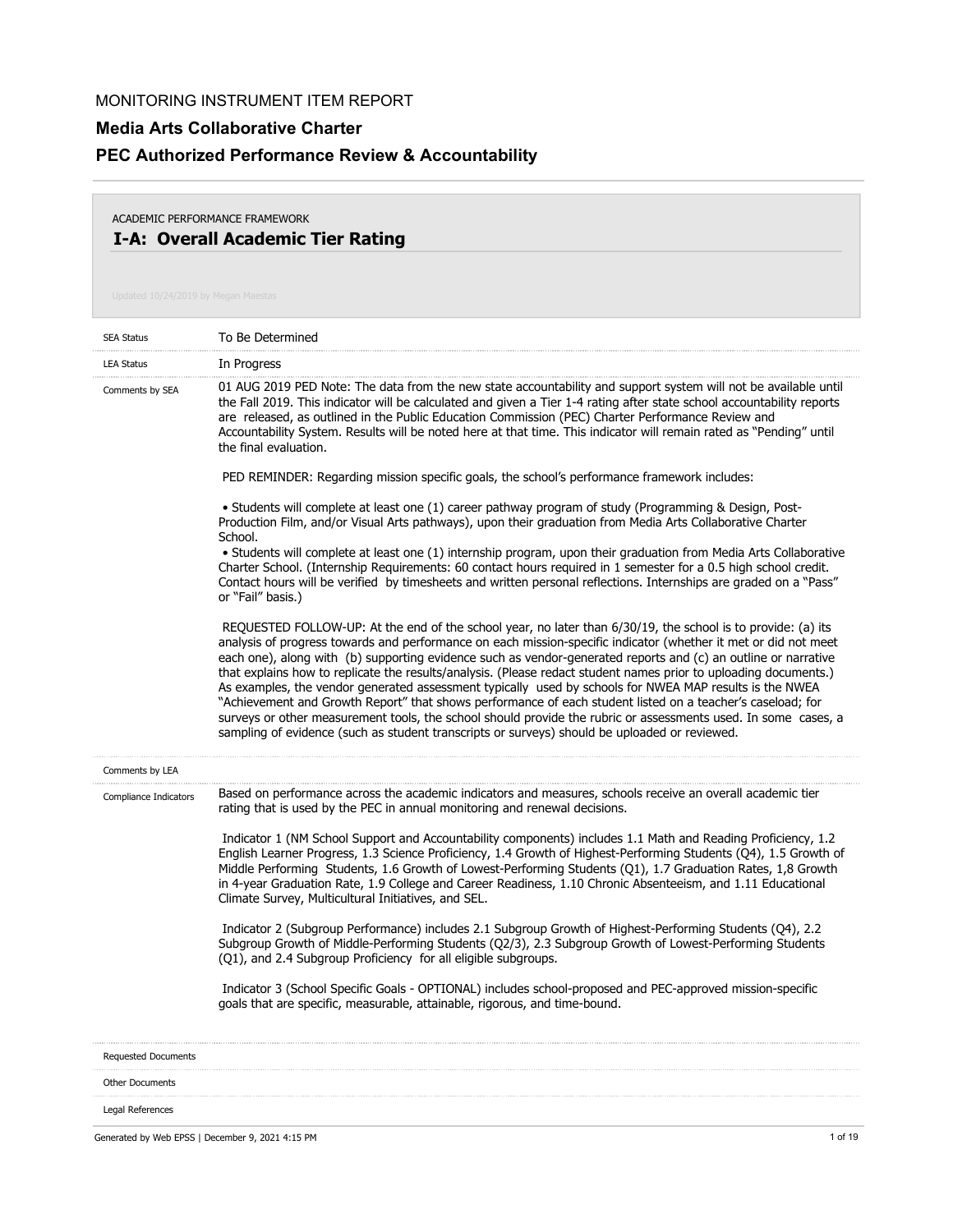## **Media Arts Collaborative Charter**

# **PEC Authorized Performance Review & Accountability**

#### **III: Financial Performance Framework** FINANCIAL PERFORMANCE FRAMEWORK

| <b>SEA Status</b>                                                                                        | <b>Meets Standard</b>                                                                                                                                                                                                                                                                                                                                                                                                                                                                                                                                                                                                                                                                                                                                                                                                                                                                                                                                                                                                                              |
|----------------------------------------------------------------------------------------------------------|----------------------------------------------------------------------------------------------------------------------------------------------------------------------------------------------------------------------------------------------------------------------------------------------------------------------------------------------------------------------------------------------------------------------------------------------------------------------------------------------------------------------------------------------------------------------------------------------------------------------------------------------------------------------------------------------------------------------------------------------------------------------------------------------------------------------------------------------------------------------------------------------------------------------------------------------------------------------------------------------------------------------------------------------------|
| <b>LEA Status</b>                                                                                        | In Progress                                                                                                                                                                                                                                                                                                                                                                                                                                                                                                                                                                                                                                                                                                                                                                                                                                                                                                                                                                                                                                        |
| Comments by SEA                                                                                          | 27 SEPT 2019 NMPED Rating: The PED team rated this indicator as, " Meets Standard", because the<br>school provided the completed financial self-questionnaire signed by the three required individuals.<br>06.04.2019 PED REMINDER: As required in the Performance Framework document (see NM Stat § 22-8B-9.1) on<br>a date specified in early August, following the final reporting on the previous FY, the school principal, school<br>business manager and the chairman of the finance committee will complete and sign the questionnaire made up<br>of the questions set forth below. See attached document.<br>REQUESTED FOLLOW-UP: School provides signed copy of the questionnaire (i.e., questions #1-8 of the Financial<br>Performance Framework document) no later than August 1, 2019. Please be sure that the self-assessment is<br>completed and signed by the head administrator, the school business manager, and the finance committee chair.<br>A blank template is provided for the school's use under the Documents tab below. |
| Comments by LEA                                                                                          |                                                                                                                                                                                                                                                                                                                                                                                                                                                                                                                                                                                                                                                                                                                                                                                                                                                                                                                                                                                                                                                    |
| Compliance Indicators                                                                                    | <b>UNDER DEVELOPMENT</b>                                                                                                                                                                                                                                                                                                                                                                                                                                                                                                                                                                                                                                                                                                                                                                                                                                                                                                                                                                                                                           |
|                                                                                                          | Meanwhile, per page 6 of the PEC Charter Performance Review and Accountability System, the school principal,<br>school business manager and the chairman of the Finance Committee will complete and sign the questionnaire<br>made up of the questions set forth in the Financial section of the prior New Mexico Public Education Commission<br>Charter School Performance Framework. The survey questions are on the following topics: 1. Operating Budgets,<br>2. Audits, 3. Periodic Reports, 4. Expenditures, 5. Reimbursements, 6. Audit Reviews, 7. Meals, and 8. General<br>Information.                                                                                                                                                                                                                                                                                                                                                                                                                                                   |
|                                                                                                          | Please see the Resources tab for the Financial Self-Assessment Survey template.                                                                                                                                                                                                                                                                                                                                                                                                                                                                                                                                                                                                                                                                                                                                                                                                                                                                                                                                                                    |
| <b>Requested Documents</b>                                                                               |                                                                                                                                                                                                                                                                                                                                                                                                                                                                                                                                                                                                                                                                                                                                                                                                                                                                                                                                                                                                                                                    |
| <b>Other Documents</b>                                                                                   |                                                                                                                                                                                                                                                                                                                                                                                                                                                                                                                                                                                                                                                                                                                                                                                                                                                                                                                                                                                                                                                    |
| Legal References                                                                                         |                                                                                                                                                                                                                                                                                                                                                                                                                                                                                                                                                                                                                                                                                                                                                                                                                                                                                                                                                                                                                                                    |
| ORGANIZATIONAL PERFORMANCE FRAMEWORK<br>II-1a (onsite): (1a) Education Program: Mission & Material Terms |                                                                                                                                                                                                                                                                                                                                                                                                                                                                                                                                                                                                                                                                                                                                                                                                                                                                                                                                                                                                                                                    |

| <b>SEA Status</b> | Meets Standard                                                                                                                                                                                                                                       |
|-------------------|------------------------------------------------------------------------------------------------------------------------------------------------------------------------------------------------------------------------------------------------------|
| <b>IFA Status</b> | In Progress                                                                                                                                                                                                                                          |
| Comments by SEA   | 15 FEB 2019 Site Visit - The PED team observed evidence of the school's mission and educational program via<br>tour of classrooms, student schedules, evidence of media projects in the community, and internship<br>documentation.                  |
|                   | School's Mission:<br>i. The Media Arts Collaborative Charter School (MACCS) offers secondary students a comprehensive, project-<br>based, cross-curricular education centered in the media arts. We prepare our graduates for positions in the media |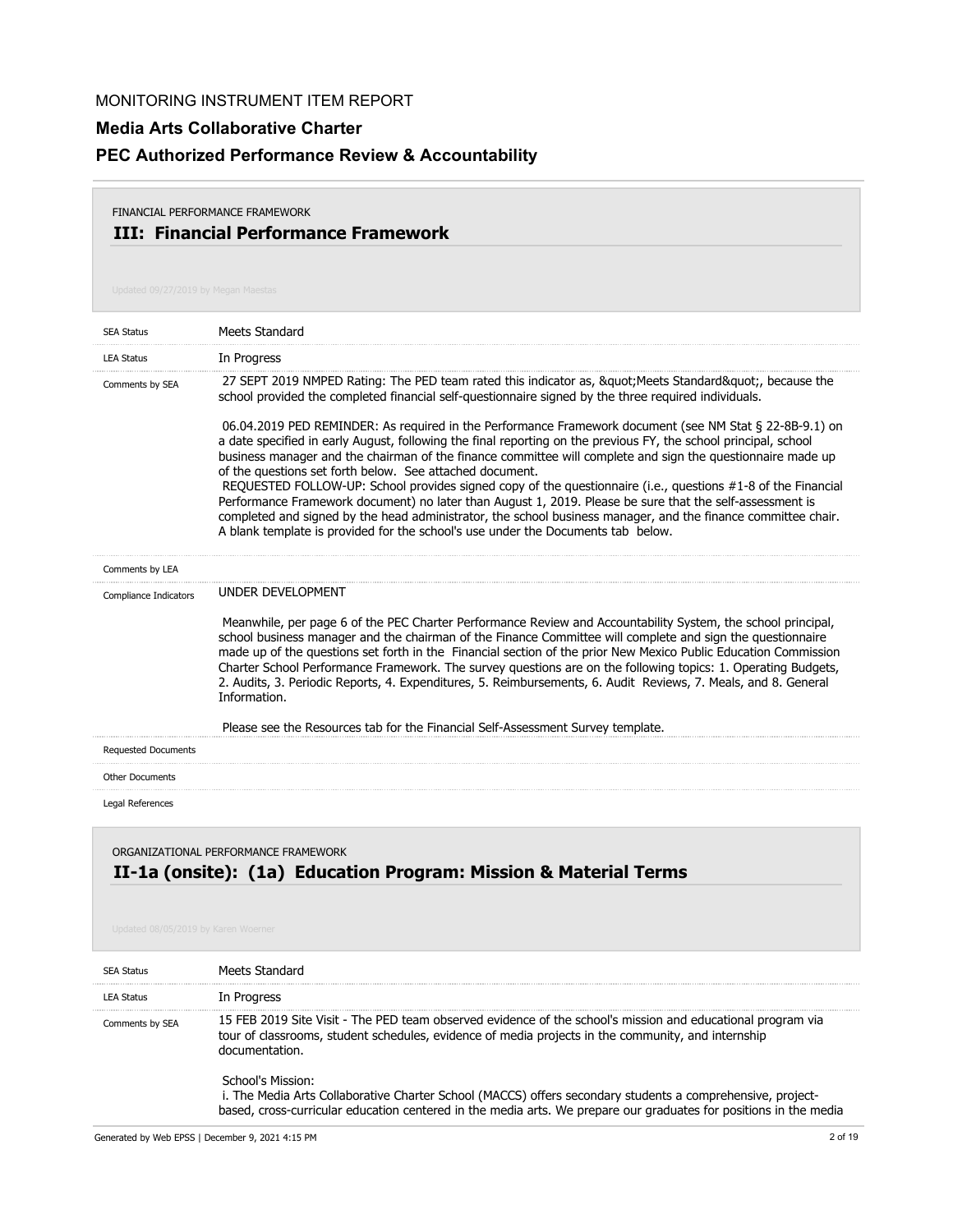#### **Media Arts Collaborative Charter**

### **PEC Authorized Performance Review & Accountability**

|                            | industries and for the rigor of post-secondary education.<br>ii. The Charter School shall report on the implementation of its mission in the following manner:<br>a. Annually during the performance review visit required by the Act, as evaluated through the site visit team's<br>observations and the school's response to any such observations;<br>b. Annually through any mission specific goals identified in the School's Performance Framework, Attachment A,<br>incorporated herein by reference; and<br>c. At renewal, in the event that the School applies to the Commission for renewal, through a narrative in the<br>renewal application.                            |
|----------------------------|--------------------------------------------------------------------------------------------------------------------------------------------------------------------------------------------------------------------------------------------------------------------------------------------------------------------------------------------------------------------------------------------------------------------------------------------------------------------------------------------------------------------------------------------------------------------------------------------------------------------------------------------------------------------------------------|
|                            | <b>Educational Program:</b><br>i. The school implements a curriculum that utilizes project-based learning and thematic units with student<br>presentations and exhibitions of learning projects.<br>ii. The middle school grades will utilize mixed-grade pedagogy.<br>iii. Teachers collaborate across subject areas to incorporate Media Arts.<br>iv. All incoming middle school students receive Media Literacy instruction.<br>v. The school offers advanced placement and/or dual credit courses.<br>vi. The school offers community media outreach opportunities.<br>vii. The school offers career relevant internship programs to students who meet eligibility requirements. |
|                            | The head administrator showed an example project-based learning lesson plan during the morning meeting.<br>During the site visit the CSD team was able to watch recordings from the TV production class of students who<br>created a video of Math Jeopardy. CSD team also saw recordings of a "MACCS Science News Report". The CSD<br>team also observed an animation lab.                                                                                                                                                                                                                                                                                                          |
|                            | Enrollment Capacity: Per the school's charter contract, the school's enrollment cap is 495. At the time of the site<br>visit, the school was serving 254 students, well within its enrollment capacity.                                                                                                                                                                                                                                                                                                                                                                                                                                                                              |
|                            | Authorized Grade Levels Served: Per the school's charter contract, the school is authorized to serve grades 6-12.<br>At the time of the site visit, the PED team verified the school was only serving students in grades 6-12.                                                                                                                                                                                                                                                                                                                                                                                                                                                       |
|                            | REQUESTED FOLLOW-UP: None                                                                                                                                                                                                                                                                                                                                                                                                                                                                                                                                                                                                                                                            |
| Comments by LEA            |                                                                                                                                                                                                                                                                                                                                                                                                                                                                                                                                                                                                                                                                                      |
| Compliance Indicators      | Is the school implementing its mission and educational programs of the approved charter application as defined in<br>the Charter Contract? Does the school stay within its enrollment cap at all times and serve only the appropriate<br>grade levels?                                                                                                                                                                                                                                                                                                                                                                                                                               |
| <b>Requested Documents</b> |                                                                                                                                                                                                                                                                                                                                                                                                                                                                                                                                                                                                                                                                                      |
| <b>Other Documents</b>     |                                                                                                                                                                                                                                                                                                                                                                                                                                                                                                                                                                                                                                                                                      |
| Legal References           |                                                                                                                                                                                                                                                                                                                                                                                                                                                                                                                                                                                                                                                                                      |
|                            |                                                                                                                                                                                                                                                                                                                                                                                                                                                                                                                                                                                                                                                                                      |

## **II-1b: (1b) Education Program: Required Assessments** ORGANIZATIONAL PERFORMANCE FRAMEWORK

| SEA Status        | Working to Meet Standard                                                                                                                                                                                                                                                                                                                                                                                                                                                                              |
|-------------------|-------------------------------------------------------------------------------------------------------------------------------------------------------------------------------------------------------------------------------------------------------------------------------------------------------------------------------------------------------------------------------------------------------------------------------------------------------------------------------------------------------|
| <b>LEA Status</b> | In Progress                                                                                                                                                                                                                                                                                                                                                                                                                                                                                           |
| Comments by SEA   | 27 SEPT 2019 NMPED Rating: The PED team rated this indicator as, &guot Working to Meet Standard&guot<br>because the school provided the requested follow-up, as outlined below. Specifically, the school provided a<br>detailed action plan, including responsible parties, for how it will ensure state-mandated assessments will be<br>maintained with student cumulative files; and as a result, instituted remedies to show compliance with or prompt<br>movement toward compliance with the law. |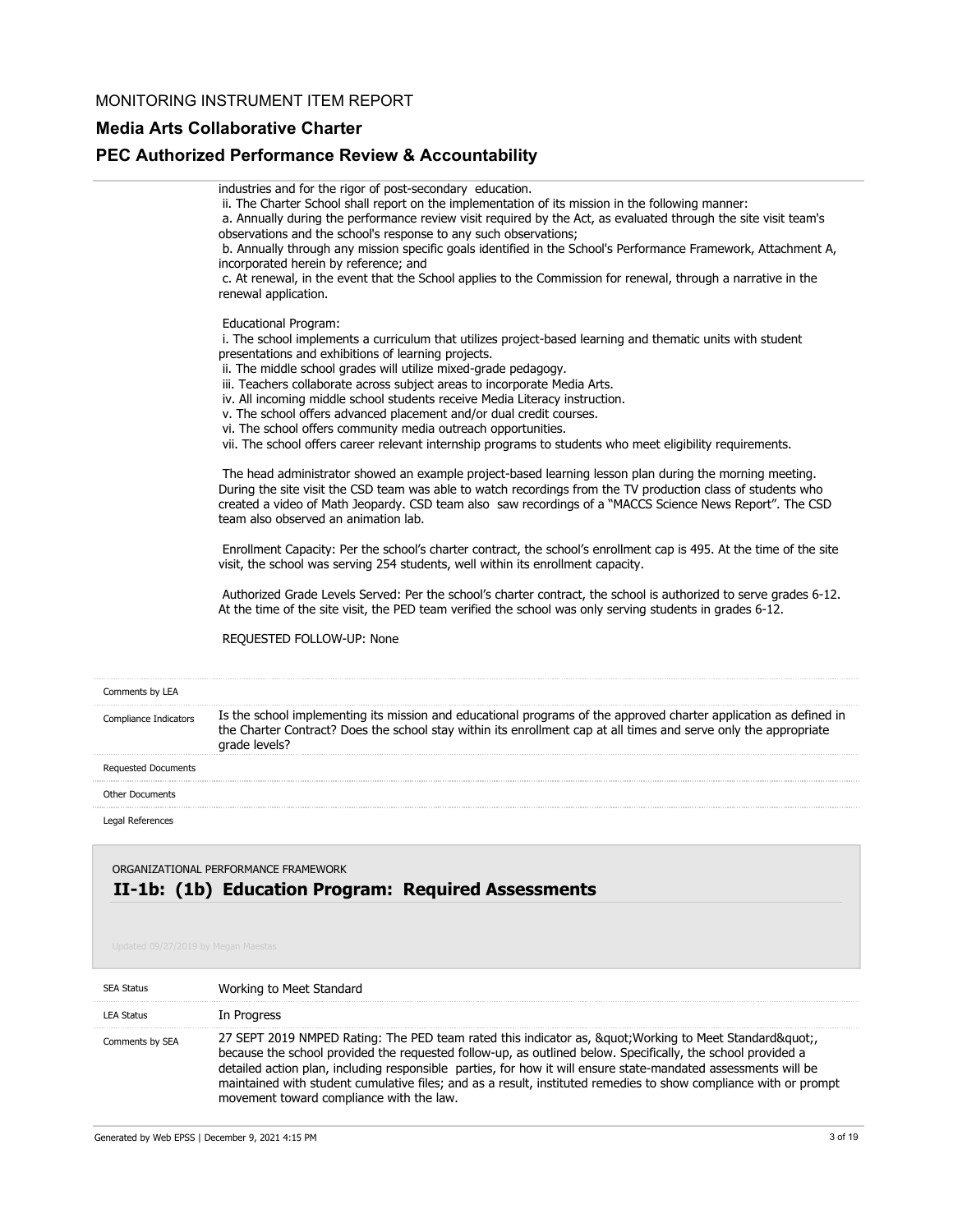#### **Media Arts Collaborative Charter**

#### **PEC Authorized Performance Review & Accountability**

#### 15 FEB 2019 Site Visit-

 District Test Coordinator (DTC): The school identified Alicia Faulds as its DTC. The PED team observed her training certificate from September 2018 and January 2019. CSD team saw sign copies of a "Test Protocol Checklist" for the teachers that administered testing in the fall. There is a planned PD for Spring testing.

 State Assessments: State-mandated assessments, excluding End-of-Course (EoC) exams, are to be placed in student cumulative files as per Assessment and Accountability Bureau directive, primarily for parent/inspection ease-of-access purposes. The PED team observed 13 student cumulative files. The folders contained some SBA 2018, PSAT 2016, and WIDA ACCESS score reports. However, no PARCC (or replacement) student test reports were in the files.

 REQUESTED FOLLOW-UP: School to provide an action plan (timelines, persons responsible and action steps) for filing all state-mandated assessment results (excluding EOCs) in student cum folders.

 PED NOTE: Compliance with all state and contractual assessment requirements will be evaluated using continuous desktop monitoring throughout the 2018-19 academic year or as provided via NM PED cross-bureau collaboration. The CSD team will notify the head administrator via email if follow-up documentation is requested. This indicator will remain with a Pending rating until final review of the annual report, which will be conducted after the end of the 2018-19 academic year.

| Comments by LEA            |                                                                                                                                                                                                                        |
|----------------------------|------------------------------------------------------------------------------------------------------------------------------------------------------------------------------------------------------------------------|
| Compliance Indicators      | Is the school complying with state and contractual assessment requirements? Does the school have an identified<br>District Test Coordinator who attends all required trainings and provides training to all personnel? |
| <b>Requested Documents</b> |                                                                                                                                                                                                                        |
| <b>Other Documents</b>     |                                                                                                                                                                                                                        |
| Legal References           |                                                                                                                                                                                                                        |
|                            |                                                                                                                                                                                                                        |

### **II-1c (onsite): (1c) Education Program: Students w/Special Needs** ORGANIZATIONAL PERFORMANCE FRAMEWORK

| <b>SEA Status</b>            | Meets Standard                                                                                                                                                                                                                                                                                                                                                                                                                                                                                                                                                                                                                                                                                                                                                                                                                                                                                                                                                                                                                                                               |
|------------------------------|------------------------------------------------------------------------------------------------------------------------------------------------------------------------------------------------------------------------------------------------------------------------------------------------------------------------------------------------------------------------------------------------------------------------------------------------------------------------------------------------------------------------------------------------------------------------------------------------------------------------------------------------------------------------------------------------------------------------------------------------------------------------------------------------------------------------------------------------------------------------------------------------------------------------------------------------------------------------------------------------------------------------------------------------------------------------------|
| <b>LEA Status</b>            | In Progress                                                                                                                                                                                                                                                                                                                                                                                                                                                                                                                                                                                                                                                                                                                                                                                                                                                                                                                                                                                                                                                                  |
| Comments by SEA              | 27 SEPT 2019 NMPED Rating: The PED team rated this indicator as, & quot; Meets Standard& quot;, because the<br>school was not reported (through PED cross-bureau collaboration) to be out<br>of compliance with protecting the rights of students with disabilities and/or reporting deadlines.<br>15 FEB 2019 Site Visit: According to STARS, the school has 29 students with gifted IEPs and 63 students with<br>disabilities (including speech) on IEPs. The PED team reviewed student IEP files and observed that the IEPs<br>appear to be individualized.<br>PED NOTE: The CSD team will evaluate compliance with the Special Education Bureau indicators using<br>continuous desktop monitoring throughout the 2018-19 academic year or as provided via NM PED cross-bureau<br>collaboration. The CSD team will notify the head administrator via email if follow-up documentation is requested.<br>This indicator will remain with a "Pending" rating until final review of the annual report, which will be conducted<br>after the end of the 2018-19 academic year. |
| Comments by LEA              |                                                                                                                                                                                                                                                                                                                                                                                                                                                                                                                                                                                                                                                                                                                                                                                                                                                                                                                                                                                                                                                                              |
| <b>Compliance Indicators</b> | Is the school protecting the rights of students with special needs? (Note: These provisions include only students<br>with disabilities.)                                                                                                                                                                                                                                                                                                                                                                                                                                                                                                                                                                                                                                                                                                                                                                                                                                                                                                                                     |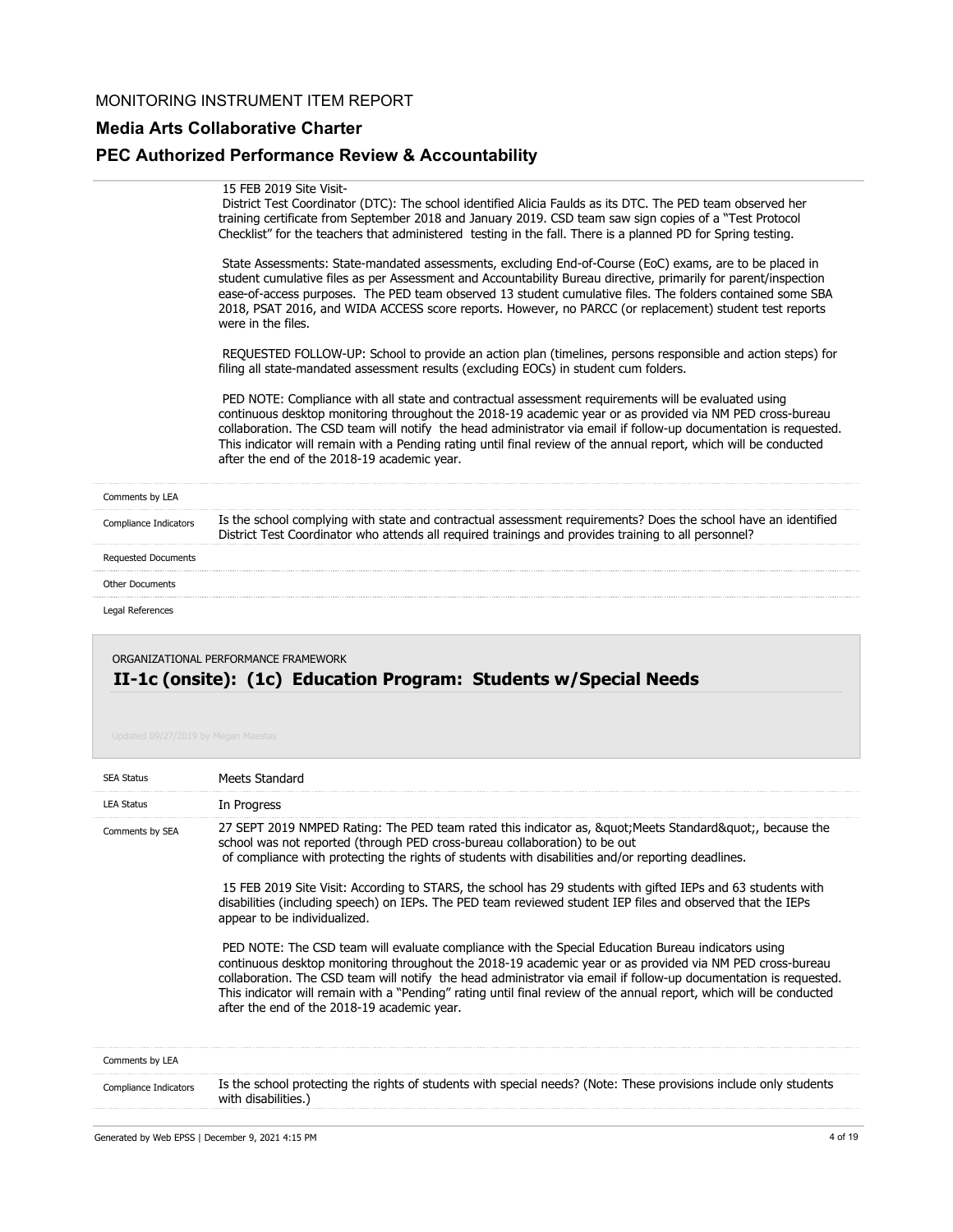#### **Media Arts Collaborative Charter**

# **PEC Authorized Performance Review & Accountability**

Requested Documents

Other Documents

Legal References

## **II-1d (onsite): (1d) Education Program: English Learners** ORGANIZATIONAL PERFORMANCE FRAMEWORK

| <b>SEA Status</b> | Working to Meet Standard                                                                                                                                                                                                                                                                                                                                                                                                                                                                                                                                                                                                                                                                                                                                                                                                                                                                                                                                                 |
|-------------------|--------------------------------------------------------------------------------------------------------------------------------------------------------------------------------------------------------------------------------------------------------------------------------------------------------------------------------------------------------------------------------------------------------------------------------------------------------------------------------------------------------------------------------------------------------------------------------------------------------------------------------------------------------------------------------------------------------------------------------------------------------------------------------------------------------------------------------------------------------------------------------------------------------------------------------------------------------------------------|
| <b>LEA Status</b> | In Progress                                                                                                                                                                                                                                                                                                                                                                                                                                                                                                                                                                                                                                                                                                                                                                                                                                                                                                                                                              |
| Comments by SEA   | 09 OCT 2019 NMPED Rating: The PED team rated this indicator as, " Working to Meet Standard",<br>because the school provided the additional requested follow-up, as outlined below. Specifically, the school<br>provided the ELP Error Report with a column added indicating the school's investigated determination for the EL<br>status of each student that yielded on the Error Report; and as a result, instituted remedies to show compliance<br>with or prompt movement toward compliance with the law.  The PED team advises the school to include within<br>each respective student cumulative file any notes or investigated action taken (per student) to determine the<br>student EL status based on the notes within the provided Error Report. Several of the students were marked as<br>"mis-identified, should not have been tested". Please ensure the work that was done to determine<br>that (per student) is contained within the student cumulative. |
|                   | 27 SEPT 2019 NMPED Rating: The PED team rated this indicator as, "Does Not Meet Standard"<br>because though the school provided some of the requested follow-up documentation, the school did not provide<br>all of the requested follow-up, as outlined below. Specifically, the school did not provide the investigative notes or<br>action taken to identify and/or correct all the student results yielded on the ELP Error Report. The school provided<br>its ELP Error report with 10 students, however, did not provide notation on how the school has worked to either<br>identify a student as current ELL or correct the coding error. The PED team will review additional documentation<br>provided by the school and revise the indicator rating accordingly.                                                                                                                                                                                                |
|                   | 15 FEB 2019 Site Visit - English Learners: The PED team observed 14 student files, 5were those of students<br>identified by the school as English Language Learners.                                                                                                                                                                                                                                                                                                                                                                                                                                                                                                                                                                                                                                                                                                                                                                                                     |
|                   | ELL Eligibility: Students who are new to public schools in NM should complete a Language Usage Survey. For all<br>other students (nearly all transfers), the school should request records from the previous school(s) and should<br>research ACCESS (ELP) scores in STARS to determine ELL eligibility. Several students had no documentation of<br>EL status and at least two had an ELL Eligibility Form noting ACCESS scores from STARS which indicates that the<br>school is working toward compliance.                                                                                                                                                                                                                                                                                                                                                                                                                                                             |
|                   | STARS ELP Error Report: The team discussed the STARS "ELP Error Report" with the staff which may be used to<br>help with over- or under- identification of students as ELL. The report lists students never identified as ELs at the<br>school who had actually been administered an ACCESS assessment in the past, students identified as ELs at your<br>school that scored as Proficient on an ACCESS test at some point, and more. (Please note that administration of<br>ACCESS began in the 2009-2010 school year.) This report is located at STARS --> District and Location<br>Reports -- > BMEP, EL, and Title III Reports for Language and Culture Bureau -- > ELP Error Report for<br>Snapshot. The school should run this report after each STARS reporting window and investigate/correct any<br>discrepancies listed.                                                                                                                                       |
|                   | At the time of the site visit, the school's report listed 14 students with potential errors (many are simple coding<br>errors, but others may be servicing concerns) including:<br>- 9 students identified as IFEP (Intially Fluent English Proficiencey) who had prior ACCESS scores that did not<br>reach the proficiency level, likely ELL students not receiving services<br>- 2 students identified as IFEP (Initially Fluent English Proficiency) who had prior ACCESS scores indicating<br>proficiency, need to be coded as RFEP (Reclassified Fluent English Proficiency)<br>- 3 students identified as RFEP3; these are likely errors in the report but should be double-checked.                                                                                                                                                                                                                                                                               |
|                   | 5 of 19<br>Generated by Web EPSS   December 9, 2021 4:15 PM                                                                                                                                                                                                                                                                                                                                                                                                                                                                                                                                                                                                                                                                                                                                                                                                                                                                                                              |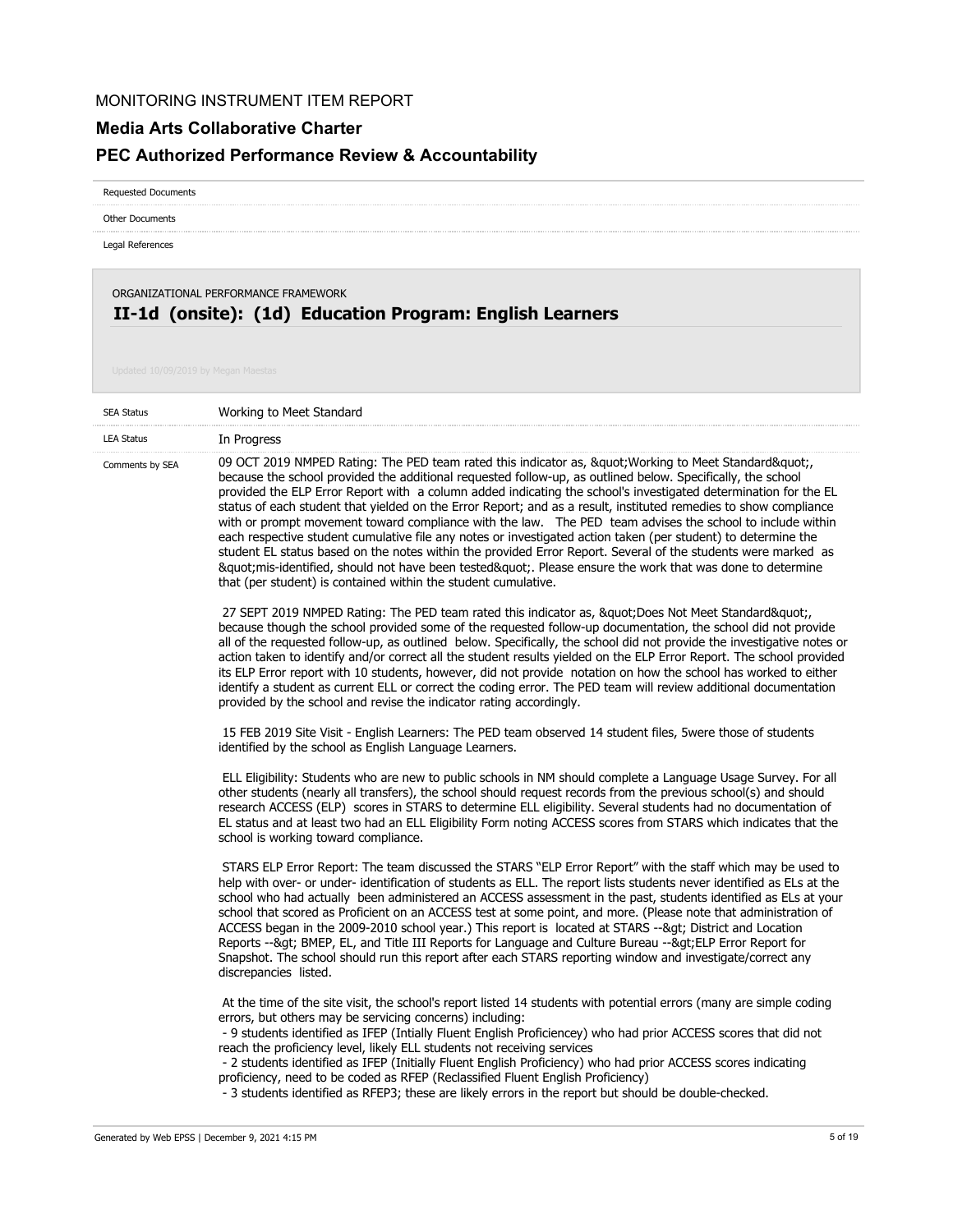#### **Media Arts Collaborative Charter**

#### **PEC Authorized Performance Review & Accountability**

 Annual Notice: EL student files did not contain the required annual parent notification as per NMAC 6.29.5.11(D), which states, "..notification must occur not later than 30 days after the beginning of the school year" and NMAC 6.32.2.10(E) which states "….provide procedures to ensure that parental notification is given annually prior to program placement. A parent notification letter must be sent annually, at the beginning of the each school year, not just once during a student's educational career. Please note that the ACCESS score report could definitely be attached to a notification letter, but alone, does not constitute annual notification since the score report does not provide all the information a parent is entitled to know about their child's EL status. In fact, most schools send this letter home at the start of each year with the score report from the last WIDA ACCESS test attached.

 The sample initial parent notification letter (in both English and Spanish) can be found on page 36 of the Serving English Learners Guidance Manual and should be modified by the school for use as an annual notification. (Basically, the first paragraph only applies to initial identification but the rest contains the required components of annual notification required by Title I: ACCESS scores, options of service that ELs are eligible for and that the school provides, and the opportunity to opt out.)

 WIDA ACCESS: The school is reminded that, even if parents opt out of ELD services for their child, the student must be assessed annually until he/she has reached a 5.0 or higher on the WIDA ACCESS test. The PED team observed WIDA ACCESS scores in files.

 Monitoring Students who have Exited: The school is required to progress monitor all students who have been exited from EL Status (via a 5.0 or higher on the WIDA ACCESS assessment) for at least two years. The school should develop a form or checklist that is used to monitor such students, including what data will be reviewed and how often. This form should be filed in the appropriate students' cum folders and will be reviewed by the PED team during next year's site visit. If a student is struggling academically after exiting, the student should be referred to SAT.

 REMINDER: According to the New Mexico ESSA State Plan, English Learner progress, as indicated by growth on the WIDA ACCESS test, is to be included in school accountability reports going forward.

 REQUESTED FOLLOW UP: The school to (1) upload a copy of the most recent STARS ELP Error Report (with student names redacted) with notes indicating the investigation of the errors and how they were resolved and (2) provide a copy of the annual parent notification that will be sent home each year to all EL students who have not yet scored 5.0 or higher on the ACCESS test.

\*\*\*\*\*RESOURCES\*\*\*\*\*\*

 English Learner Identification: http://webnew.ped.state.nm.us/bureaus/languageandculture/englishlearners/english-learner-identification/ See also NMAC 6.29.5.11

 Serving English Learners Guidance Manual: http://webnew.ped.state.nm.us/bureaus/languageandculture/englishlearners/

 Annual Parent Notification Letters: Federal Obligation to Serve English Learners: https://ncela.ed.gov/files/english\_learner\_toolkit/2-OELA\_2017\_language\_assist\_508C.pdf

 Language Usage Survey (LUS) Guidance Handbook: http://webnew.ped.state.nm.us/wpcontent/uploads/2017/12/NMLUS\_Guidance\_Handbook\_Revised\_08.2017.pdf

• Pages 16-17 explain WIDA Screener scores.

 • Pages 31-33 have guidance on the process of obtaining LUS information from prior schools (the areas are highlighted in green).

 • Step by step information on how to lookup students in STARS is on page 32. The best way to access all state assessment information is STARS Home &qt; STARS Test Reporting &qt; Public Folders &qt; eScholar Framework - Verify > District and Location Reports > General Reports > Student Display > Enter Student ID, leave defaults in all fields except for "Templates" which should be set to "Assessment Fact".

 US Department's English Learner Toolkit: https://www2.ed.gov/about/offices/list/oela/english-learnertoolkit/index.html -- including Office of Civil Rights guidance regarding parent notification

 NM FAQ (by WIDA), includes quick answers about the screening and assessing process: https://www.wida.us/membership/states/Guidance%20Docs/NM%20ID%20and%20Placement%20Guidance% 20Doc.pdf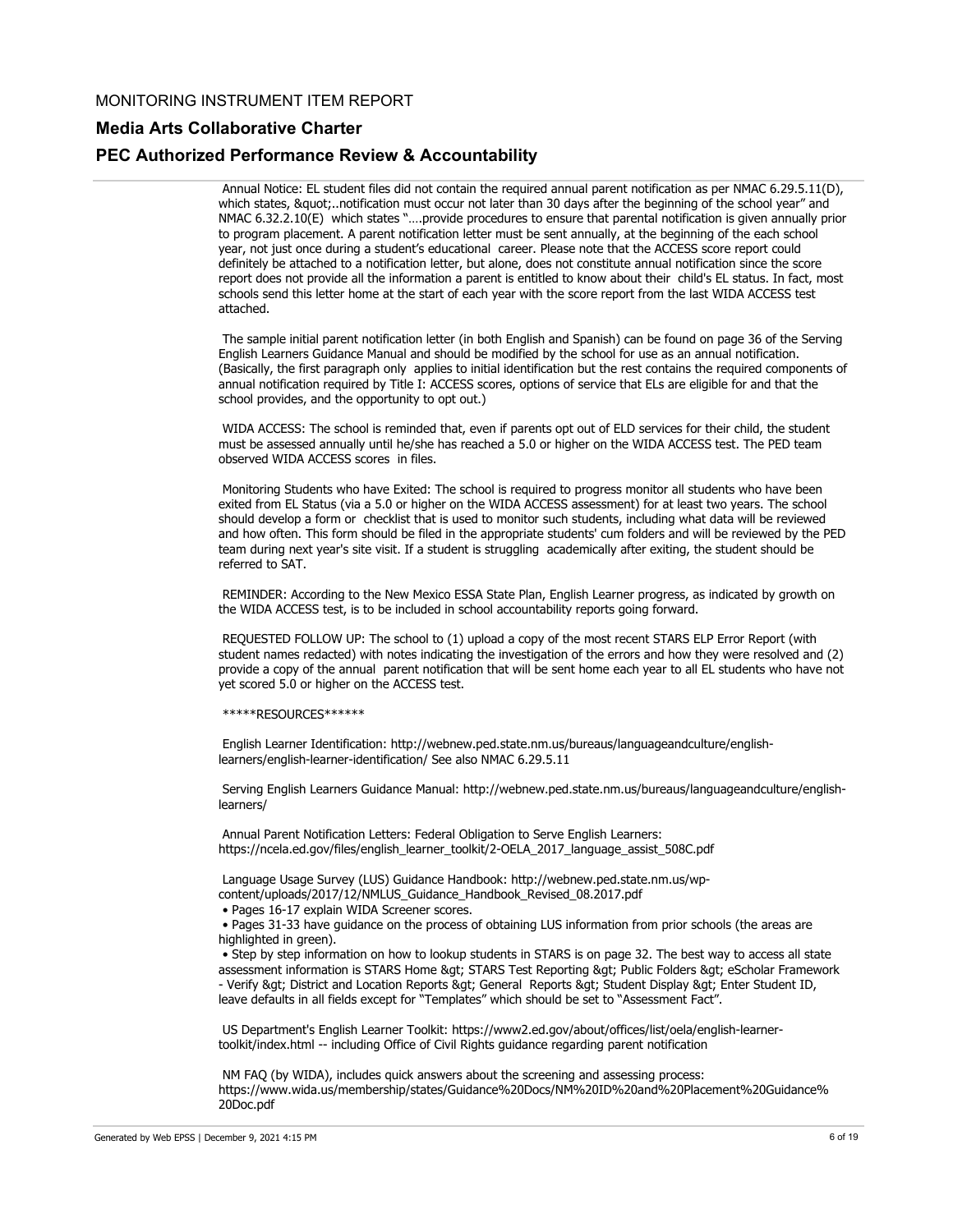# **Media Arts Collaborative Charter**

# **PEC Authorized Performance Review & Accountability**

| Language and Culture Bureau Staff |                                                             |  |
|-----------------------------------|-------------------------------------------------------------|--|
|                                   | $\sim$ Maura Valtierrez, Director, Maura valtierrez@state.n |  |

- Mayra Valtierrez, Director, Mayra.valtierrez@state.nm.us, (505) 827 -6667
- Kirsi Laine, Deputy Director, Kirsi.laine@state.nm.us, (505) 827-6505

| Comments by LEA        |                                                                  |
|------------------------|------------------------------------------------------------------|
| Compliance Indicators  | Is the school protecting the rights of English Learner students? |
| Requested Documents    |                                                                  |
| <b>Other Documents</b> |                                                                  |
| Legal References       |                                                                  |

## **II-1e: (1e) Education Program: Grant Program Requirements** ORGANIZATIONAL PERFORMANCE FRAMEWORK

| <b>SEA Status</b>                                | Meets Standard                                                                                                                                                                                                                                                                                                                                                                                                                 |
|--------------------------------------------------|--------------------------------------------------------------------------------------------------------------------------------------------------------------------------------------------------------------------------------------------------------------------------------------------------------------------------------------------------------------------------------------------------------------------------------|
| <b>LEA Status</b>                                | In Progress                                                                                                                                                                                                                                                                                                                                                                                                                    |
| Comments by SEA                                  | 27 SEPT 2019 NMPED Rating: The PED team rated this indicator as, " Meets Standard", because the<br>school was not reported (through PED cross-bureau collaboration) to be out<br>of compliance with grant program requirements and/or reporting deadlines.                                                                                                                                                                     |
|                                                  | PED NOTE: Attached. The school received an Attendance Success Initiative (ASI) award.                                                                                                                                                                                                                                                                                                                                          |
|                                                  | PED NOTE: Evaluated using continuous desktop monitoring throughout the 2018-19 academic year or as<br>provided via NM PED cross-bureau collaboration. The CSD team will notify the head administrator via email if<br>follow-up documentation is requested. This indicator will remain with a "Pending" rating until final review of the<br>annual report, which will be conducted after the end of the 2018-19 academic year. |
| Comments by LEA                                  |                                                                                                                                                                                                                                                                                                                                                                                                                                |
| Compliance Indicators                            | Does the school meet program requirements for all PED and federal grant programs it implements? Is the school<br>responsive to findings of non-compliance in accordance with deadlines?                                                                                                                                                                                                                                        |
| <b>Requested Documents</b>                       |                                                                                                                                                                                                                                                                                                                                                                                                                                |
| <b>Other Documents</b>                           |                                                                                                                                                                                                                                                                                                                                                                                                                                |
| Legal References                                 |                                                                                                                                                                                                                                                                                                                                                                                                                                |
| Updated 08/05/2019 by Karen Woerner              | ORGANIZATIONAL PERFORMANCE FRAMEWORK<br>II-1f (site visit): (1f) Education Program: EPSS/NMDASH                                                                                                                                                                                                                                                                                                                                |
| <b>SEA Status</b>                                | Not Applicable                                                                                                                                                                                                                                                                                                                                                                                                                 |
| <b>LEA Status</b>                                |                                                                                                                                                                                                                                                                                                                                                                                                                                |
| Generated by Web EPSS   December 9, 2021 4:15 PM | 7 of 19                                                                                                                                                                                                                                                                                                                                                                                                                        |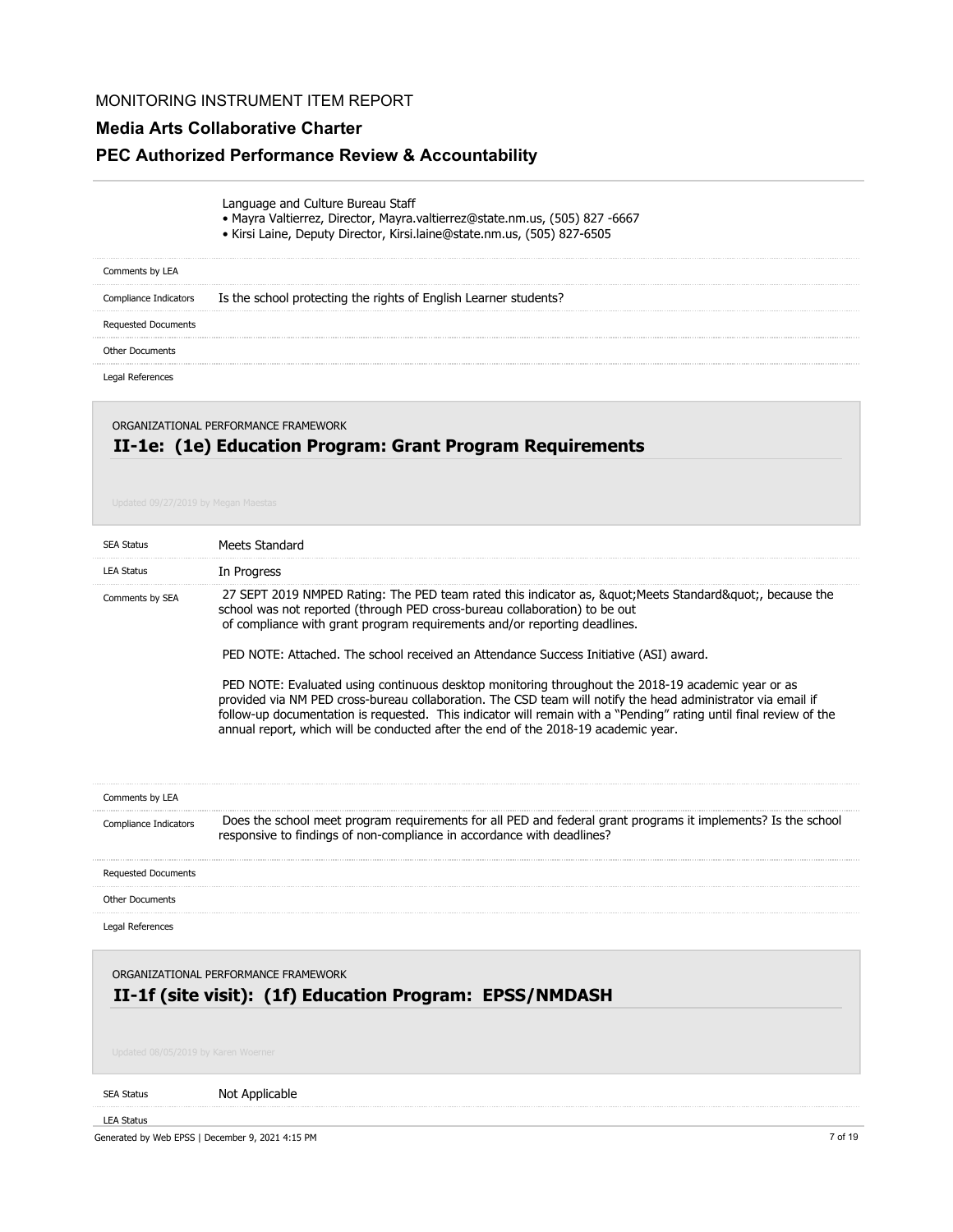### **Media Arts Collaborative Charter**

# **PEC Authorized Performance Review & Accountability**

|                            | In Progress                                                                                                                                                                                                                                                                                                                                                                                                                                                            |
|----------------------------|------------------------------------------------------------------------------------------------------------------------------------------------------------------------------------------------------------------------------------------------------------------------------------------------------------------------------------------------------------------------------------------------------------------------------------------------------------------------|
| Comments by SEA            | PED NOTE: Media Arts Collaborative Charter School earned a school letter grade of B in the 2017-2018 school<br>year.                                                                                                                                                                                                                                                                                                                                                   |
| Comments by LEA            |                                                                                                                                                                                                                                                                                                                                                                                                                                                                        |
| Compliance Indicators      | Does the school have an active core team engaged in the DASH process? Is the school implementing their annual<br>and 90-day plans, as evaluated through reviewing evidence and school/audit actions during the site visit?<br>(Only applicable for schools rated at Tier 3 or Tier 4 on Academic Performance Framework evaluation, that<br>earned an " F" school letter grade, or meeting criteria to be identified as TSI, CSI, or MRI, or have a<br>PFC Academic CAP |
| <b>Requested Documents</b> |                                                                                                                                                                                                                                                                                                                                                                                                                                                                        |
| <b>Other Documents</b>     |                                                                                                                                                                                                                                                                                                                                                                                                                                                                        |
| Legal References           |                                                                                                                                                                                                                                                                                                                                                                                                                                                                        |

# **II-2a: (2a) Financial Mgmt/Oversight: Compliance** ORGANIZATIONAL PERFORMANCE FRAMEWORK

| <b>SEA Status</b> | Working to Meet Standard                                                                                                                                                                                                                                                                                                                                                                                                                                                                                                                                                                                                                                                                                                                                                                                                                                                                                                                                                                                                                                                                                                                                                                                                                                                                                                                                                                                                                                                                                                                                                                                                                                                                                                                                                                                                                                                                                                            |
|-------------------|-------------------------------------------------------------------------------------------------------------------------------------------------------------------------------------------------------------------------------------------------------------------------------------------------------------------------------------------------------------------------------------------------------------------------------------------------------------------------------------------------------------------------------------------------------------------------------------------------------------------------------------------------------------------------------------------------------------------------------------------------------------------------------------------------------------------------------------------------------------------------------------------------------------------------------------------------------------------------------------------------------------------------------------------------------------------------------------------------------------------------------------------------------------------------------------------------------------------------------------------------------------------------------------------------------------------------------------------------------------------------------------------------------------------------------------------------------------------------------------------------------------------------------------------------------------------------------------------------------------------------------------------------------------------------------------------------------------------------------------------------------------------------------------------------------------------------------------------------------------------------------------------------------------------------------------|
| <b>LEA Status</b> | In Progress                                                                                                                                                                                                                                                                                                                                                                                                                                                                                                                                                                                                                                                                                                                                                                                                                                                                                                                                                                                                                                                                                                                                                                                                                                                                                                                                                                                                                                                                                                                                                                                                                                                                                                                                                                                                                                                                                                                         |
| Comments by SEA   | 27 SEPT 2019 NMPED Rating: The PED team rated this indicator as, " Working to Meet Standard"<br>because the school provided the requested follow-up, as outlined below. Specifically, the school provided evidence<br>of implementation of the school's financial CAP, to include governing board minutes where the audit finds were<br>discussed, financial CAP approved, and continued training provided to school's business staff; and as a result,<br>instituted remedies and prompt movement toward addressing the audit findings on the FY18 Audit Report.<br>14 MAY 2019: The PED reviewed the FY18 Financial Audits which indicated that the school had the following<br>findings including one repeat:<br>2018-001 Timely Deposit of Cash Receipts (Other Noncompliance)<br>2018-002 Purchasing (Previously #2017-001) (Other Noncompliance)<br>2018-003 Payroll Contracts (Other Noncompliance)<br>14 MAY 2019 PED NOTE: Please see attached CAP provided by the school. The FY18 Finance CAP was submitted<br>timely.<br>REMINDER REGARDING REQUESTED FOLLOW-UP:<br>1 – May 22, 2019, the school must provide its Corrective Action Plan addressing all non-compliance findings,<br>significant deficiencies, and/or material weaknesses to the PED's Audit Bureau using the PED template provided to<br>the school. In addition, please also submit the Audit CAP to charter.schools@state.nm.us. Please refer to the<br>memo signed by Deputy Secretary, Finance and Operations, Adan Delgardo sent via the Audit and Accounting<br>Bureau Chief, Amelia Saiz-Chavez, on April 19, 2019.<br>2 - By June 30, 2019, in addition to submitting the Audit CAP to the Audit Bureau and to<br>charter.schools@state.nm.us, the school must also upload into Web-EPSS evidence of actions it has taken to<br>remedy finding(s) as identified in the FY18 audit report (such as, but not limited to, for example: evidence of |
|                   | training if appropriate for a finding, copies of policies made or revised as a result of a finding, audit committee<br>meeting minutes initially reviewing/discussing findings, minutes from subsequent meetings showing that the<br>committee is monitoring the school's efforts to remedy identified findings, minutes from Governing Board<br>meetings where findings were discussed, etc.)."                                                                                                                                                                                                                                                                                                                                                                                                                                                                                                                                                                                                                                                                                                                                                                                                                                                                                                                                                                                                                                                                                                                                                                                                                                                                                                                                                                                                                                                                                                                                    |

Comments by LEA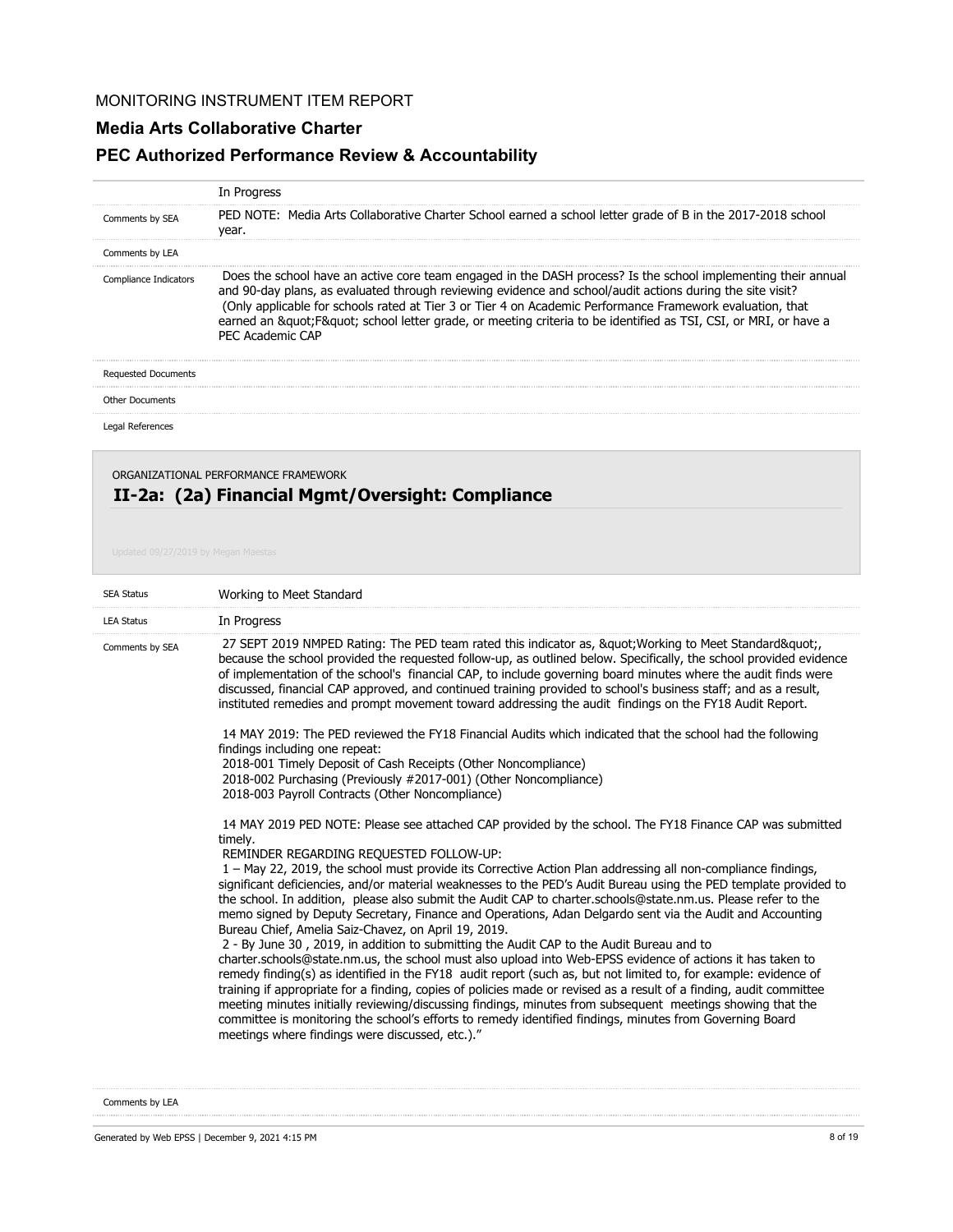#### **Media Arts Collaborative Charter**

### **PEC Authorized Performance Review & Accountability**

 Is the school meeting financial reporting and compliance requirements to any/all bureaus timely, including, but not limited to, audit findings from PED Audit Bureau (if any), meeting all budget reporting deadlines, and no more than a .06 difference in reported and audited T&E? Compliance Indicators

Requested Documents

#### Other Documents

Legal References

#### ORGANIZATIONAL PERFORMANCE FRAMEWORK

## **II-2b: (2b) Financial Mgmt/Oversight: Acct. Principles**

| <b>SEA Status</b>          | Meets Standard                                                                                                                                                                                                                                                      |
|----------------------------|---------------------------------------------------------------------------------------------------------------------------------------------------------------------------------------------------------------------------------------------------------------------|
| <b>LEA Status</b>          | In Progress                                                                                                                                                                                                                                                         |
| Comments by SEA            | 01 AUG 2019: The PED team has reviewed the released Audit Reports and determined that the school Meets<br>Standard on this indicator because the school did not receive any material weakness or significant deficiency audit<br>findings on the FY18 Audit Report. |
| Comments by LEA            |                                                                                                                                                                                                                                                                     |
| Compliance Indicators      | Is the school following generally accepted accounting principles? Were there any material weaknesses or<br>significant internal control deficiencies, or findings related to waste, fraud, or abuse identified in the audit?                                        |
| <b>Requested Documents</b> |                                                                                                                                                                                                                                                                     |
| <b>Other Documents</b>     |                                                                                                                                                                                                                                                                     |
| Legal References           |                                                                                                                                                                                                                                                                     |

ORGANIZATIONAL PERFORMANCE FRAMEWORK

# **II-2c (site visit): (2c) Financial Mgmt/Oversight: Response to Audits**

| <b>SEA Status</b> | Does Not Meet Standard                                                                                                                                                                                                                                                                                                                                                                                                                                                                                                                                                                                                                                                                                                                                                         |
|-------------------|--------------------------------------------------------------------------------------------------------------------------------------------------------------------------------------------------------------------------------------------------------------------------------------------------------------------------------------------------------------------------------------------------------------------------------------------------------------------------------------------------------------------------------------------------------------------------------------------------------------------------------------------------------------------------------------------------------------------------------------------------------------------------------|
| <b>LEA Status</b> | In Progress                                                                                                                                                                                                                                                                                                                                                                                                                                                                                                                                                                                                                                                                                                                                                                    |
| Comments by SEA   | 27 SEPT 2019 NMPED Rating: The PED team rated this indicator as, & quot; Does Not Meet Standard& quot;<br>because though the school provided a financial CAP and evidence of implementation of that CAP, the school<br>received a multi-year repeat audit findings. Thus, resulting in an overall rating of " Does Not Meet<br>Standard&guot:.<br>01 AUG 2019: This indicator will remain pending until the evidence of implementation of the Financial CAP,<br>including addressing this repeat finding, is provided in Indicator 2a above and reviewed by CSD.<br>18 JUNE 2019 PED NOTE: The PED reviewed the FY18 Financial Audits which indicated that the school had the<br>following repeat finding:<br>2018-002 Purchasing (Previously #2017-001) (Other Noncompliance) |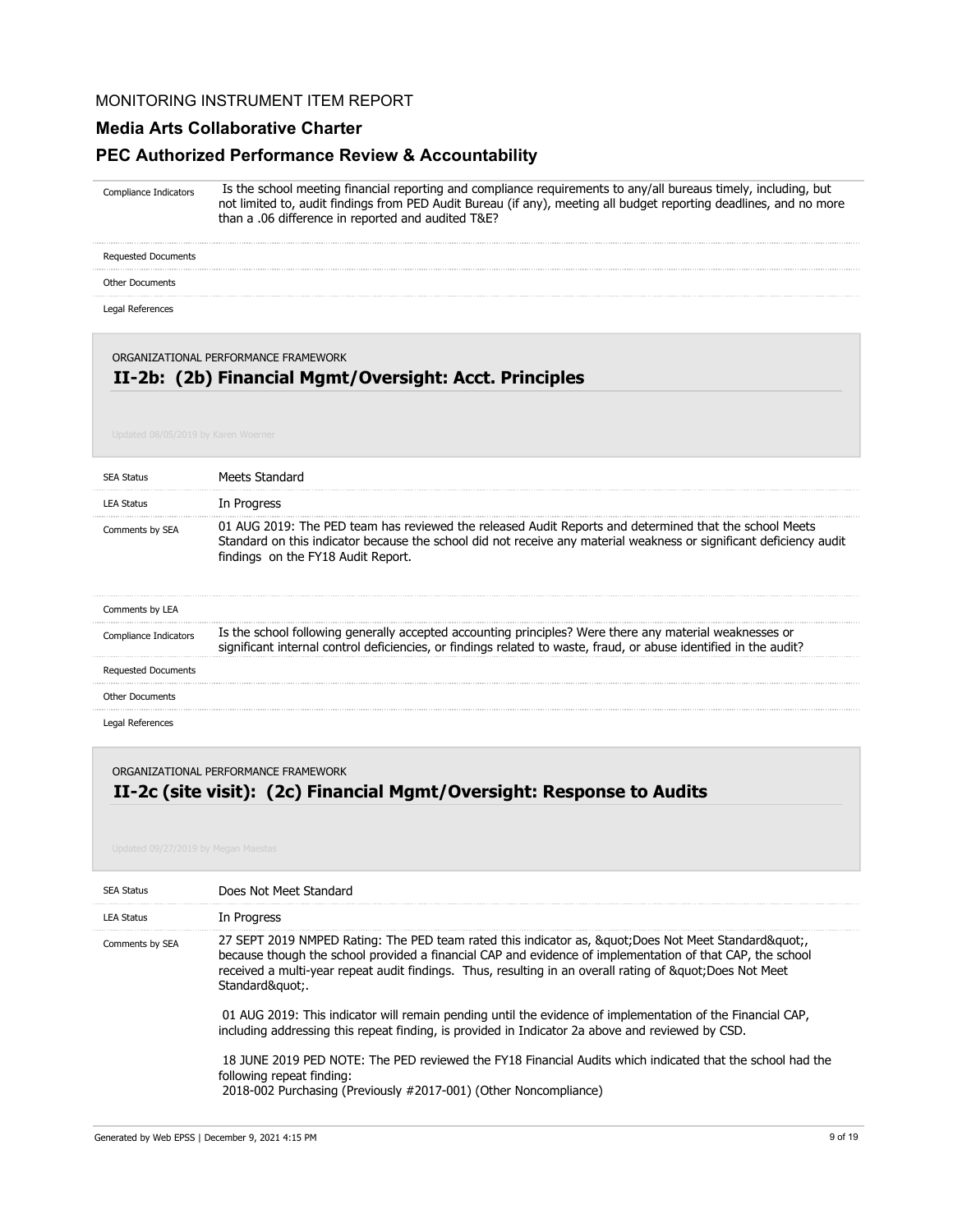#### **Media Arts Collaborative Charter**

#### **PEC Authorized Performance Review & Accountability**

 PED NOTE: Once the FY18 audit report for the school has been released by the NM Office of the State Auditor, the school must provide verifiable evidence of implementation of its Audit CAP, as indicated by Indicator 2a. (If applicable via the school's FY 18 audit report).

| Comments by LEA            |                                                                                                                                                                                                                                                                  |
|----------------------------|------------------------------------------------------------------------------------------------------------------------------------------------------------------------------------------------------------------------------------------------------------------|
| Compliance Indicators      | Is the school responsive to audit findings? Is the school's last audit devoid of any multi-year repeat findings? Did<br>the school implement Audit CAPs as submitted, as evaluated through reviewing evidence and school/audit actions<br>during the site visit? |
| <b>Requested Documents</b> |                                                                                                                                                                                                                                                                  |
| Other Documents            |                                                                                                                                                                                                                                                                  |
|                            |                                                                                                                                                                                                                                                                  |

# **II-2d: (2d) Financial Mgmt/Oversight: Grant Funds Mgmt** ORGANIZATIONAL PERFORMANCE FRAMEWORK

| <b>SEA Status</b>                                                                                                                      | Meets Standard                                                                                                                                                                                                                                                                                                                                                                                                                 |
|----------------------------------------------------------------------------------------------------------------------------------------|--------------------------------------------------------------------------------------------------------------------------------------------------------------------------------------------------------------------------------------------------------------------------------------------------------------------------------------------------------------------------------------------------------------------------------|
| <b>LEA Status</b>                                                                                                                      | In Progress                                                                                                                                                                                                                                                                                                                                                                                                                    |
| Comments by SEA                                                                                                                        | 27 SEPT 2019 NMPED Rating: The PED team rated this indicator as, " Meets Standard", because the<br>school was not reported (through PED cross-bureau collaboration) to be out<br>of compliance with managing grant fund responsibly.                                                                                                                                                                                           |
|                                                                                                                                        | PED NOTE: Evaluated using continuous desktop monitoring throughout the 2018-19 academic year or as<br>provided via NM PED cross-bureau collaboration. The CSD team will notify the head administrator via email if<br>follow-up documentation is requested. This indicator will remain with a "Pending" rating until final review of the<br>annual report, which will be conducted after the end of the 2018-19 academic year. |
| Comments by LEA                                                                                                                        |                                                                                                                                                                                                                                                                                                                                                                                                                                |
| Compliance Indicators                                                                                                                  | Is the school managing grant funds responsibly? Are at least 10% of RFRs submitted to the PED each quarter?<br>Did the school expend at least 99% of grant funds for all accounts without reversion?                                                                                                                                                                                                                           |
| <b>Requested Documents</b>                                                                                                             |                                                                                                                                                                                                                                                                                                                                                                                                                                |
| <b>Other Documents</b>                                                                                                                 |                                                                                                                                                                                                                                                                                                                                                                                                                                |
| Legal References                                                                                                                       |                                                                                                                                                                                                                                                                                                                                                                                                                                |
| ORGANIZATIONAL PERFORMANCE FRAMEWORK<br>II-2e: (2e) Financial Mgmt/Oversight: Fiscal Mgmt Staff<br>Updated 08/05/2019 by Karen Woerner |                                                                                                                                                                                                                                                                                                                                                                                                                                |
| <b>SEA Status</b>                                                                                                                      | Meets Standard                                                                                                                                                                                                                                                                                                                                                                                                                 |
| <b>LEA Status</b>                                                                                                                      | In Progress                                                                                                                                                                                                                                                                                                                                                                                                                    |

Comments by SEA 15 FEB 2019 Site Visit -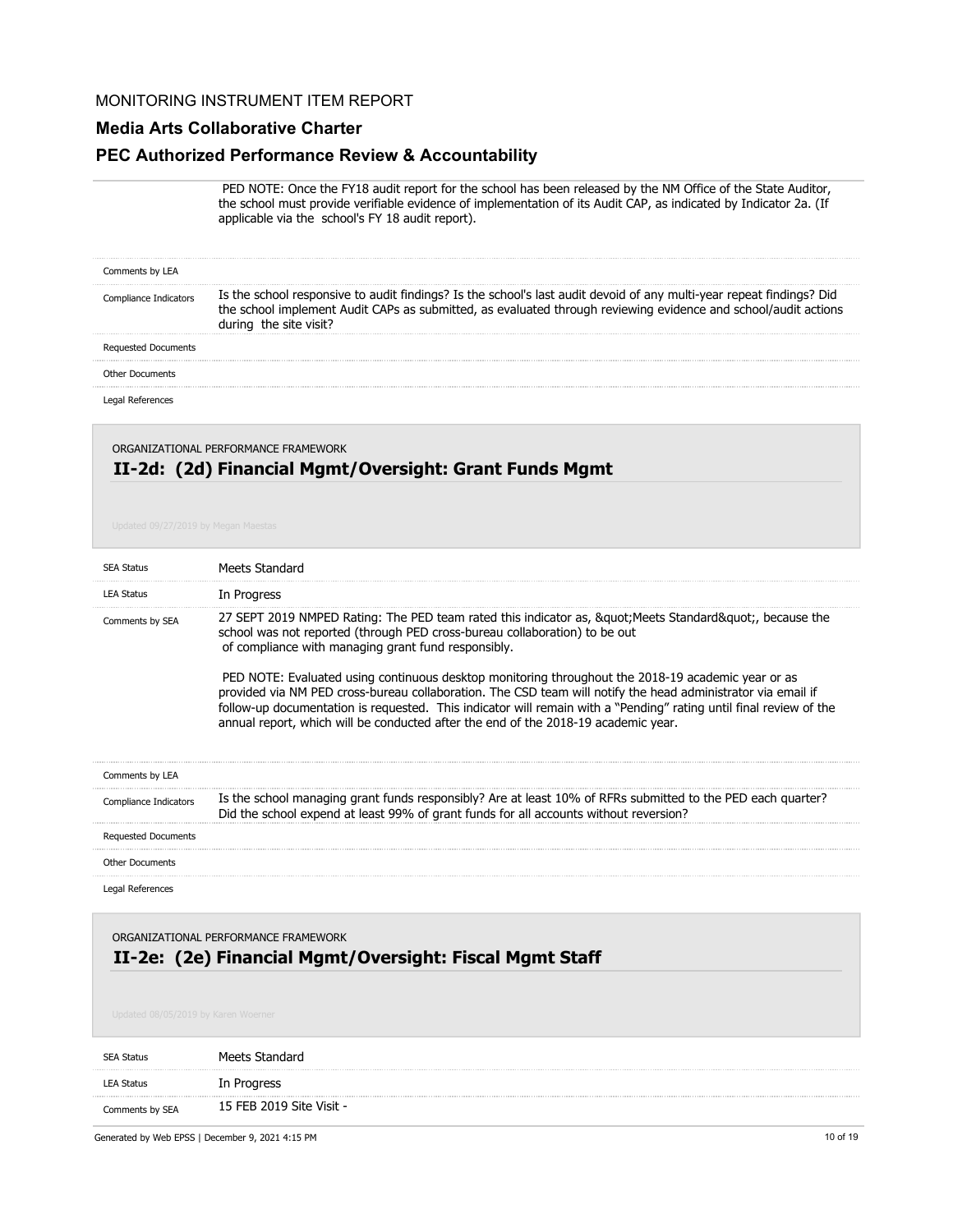#### **Media Arts Collaborative Charter**

#### **PEC Authorized Performance Review & Accountability**

 Licensed School Business Manager: The school identified Patrick Kelly as its Licensed Business Manager. The PED team observed his School Business License issued through NM PED.

 Chief Procurement Officers (CPO): The school identified Patrick Kelly as its CPO also. The PED team observed the registration with the NM State Purchasing Division dated 30 JAN 2019. The required CPO certification training certificate is dated March 13, 2018.

 Audit Committee: Per 22-8-12.3 § NMSA, the audit committee must consist of 2 board members (or more if it does not constitute a quorum), business manager, head administrator, community member, and parent of currently enrolled student. The school provided a list of members that indicated only one Governing Board member.

 Finance Committee: P22-8-12.3 § NMSA, the finance committee must consist of 2 board members. One is Mike Trujillo. The other governing board member resigned and it is assumed Trish Meyer will take over.

Requested Follow-Up: None

#### Comments by LEA

Is the school adequately staffed to ensure proper fiscal management with a licensed school business official and certified State Procurement Officer? Does the Governing Board have the appropriate members represented in each of the Audit and Finance Committees? Do the governing council's audit and finance committees meet as required? Compliance Indicators

Requested Documents Other Documents

Legal References

ORGANIZATIONAL PERFORMANCE FRAMEWORK

#### **II-3a: (3a) Governance&Reporting: Governance Requirements**

| <b>SEA Status</b> | Working to Meet Standard                                                                                                                                                                                                                                                                                                                                                                                                                                                                                                                                                                                                                                                                                                                                                                                                                                                                                                                                                                                                                                                                                                                                                                                                                                                                                                                                                                                                 |
|-------------------|--------------------------------------------------------------------------------------------------------------------------------------------------------------------------------------------------------------------------------------------------------------------------------------------------------------------------------------------------------------------------------------------------------------------------------------------------------------------------------------------------------------------------------------------------------------------------------------------------------------------------------------------------------------------------------------------------------------------------------------------------------------------------------------------------------------------------------------------------------------------------------------------------------------------------------------------------------------------------------------------------------------------------------------------------------------------------------------------------------------------------------------------------------------------------------------------------------------------------------------------------------------------------------------------------------------------------------------------------------------------------------------------------------------------------|
| <b>LEA Status</b> | In Progress                                                                                                                                                                                                                                                                                                                                                                                                                                                                                                                                                                                                                                                                                                                                                                                                                                                                                                                                                                                                                                                                                                                                                                                                                                                                                                                                                                                                              |
| Comments by SEA   | 24 OCT 2019 PED Rating: The PED team rated this indicator as, &guot Working to Meet Standard&guot, because<br>the school provided the requested follow-up documentation, as outlined below. Specifically, the school provided a<br>detailed action plan outlining the steps the school and governing board will take to ensure all training<br>requirements are met for the next academic year and beyond.                                                                                                                                                                                                                                                                                                                                                                                                                                                                                                                                                                                                                                                                                                                                                                                                                                                                                                                                                                                                               |
|                   | 28 AUG 2019 PED Note:<br>Governing Board Mandatory Training: Of the seven (7) seated governing board members, three (3) completed all<br>required training hours for 2018-2019. Of the seven (7) seated governing board members, four (4) amount did<br>not complete the required training hours. In addition, three (3) governing board members completed a combined<br>six (6) hours above the minimum required training hours. Three (3) governing board members completed zero (0)<br>hours of training. Any and all new governing board members did complete the 2-hour online and/or the 7-hour<br>Introductory Training. Please see attached analysis for the training-hour completion per governing board member.<br>Change Notifications (Head Admin, Governing Board Members, etc): Please note that timely and complete<br>submission of packets for notifying the PEC of any changes will be rated in 2019-2020. Please see policies and<br>forms located at https://webnew.ped.state.nm.us/bureaus/public-education-commission/policies-and-<br>processes/amendment-request/<br>Governing Board Officers: Per NMSA § 22-5-7, Governing Boards are required to have three officers that fill the<br>positions of President, Vice-President, and Secretary (regardless of the title given). Please ensure that you have<br>these elected offices in place. This will be rated in the 2019-2020 annual report. |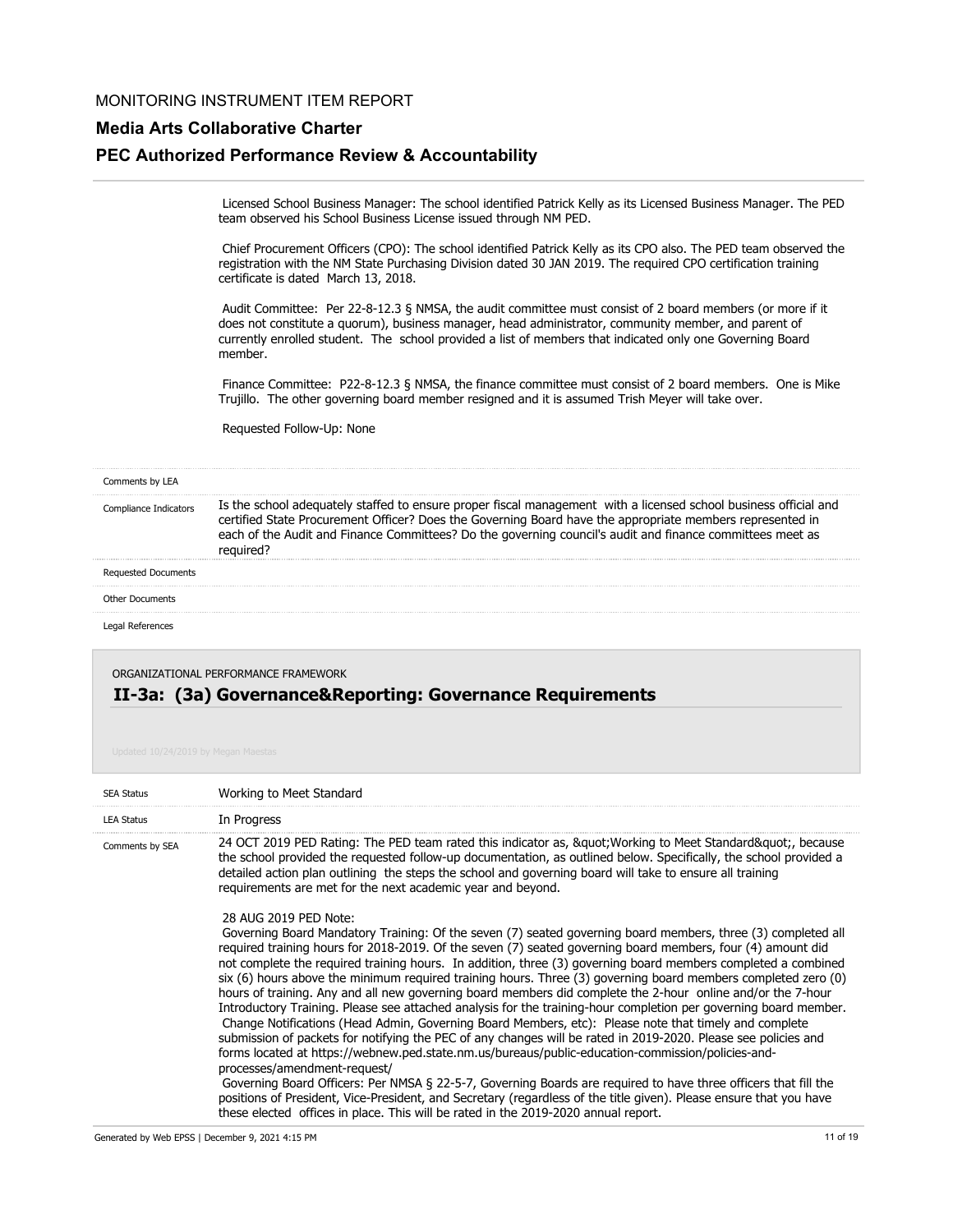### **Media Arts Collaborative Charter**

# **PEC Authorized Performance Review & Accountability**

|                        | Governing Board Membership: Per NMSA § 22-8B-4, Governing Boards are required to maintain a board of at<br>least five (5) members at all times. This will be rated in the 2019-2020 annual report.<br>** Please note, the requested follow-up below is in addition to any requested follow-up that may be included<br>within this indicator from the site visit.**                                                                                                                                                                                                                                                                                                                                                                                                                                                                                                                                                                                                                                                                                                                                                                                                                                                                                                                                                                                                      |
|------------------------|-------------------------------------------------------------------------------------------------------------------------------------------------------------------------------------------------------------------------------------------------------------------------------------------------------------------------------------------------------------------------------------------------------------------------------------------------------------------------------------------------------------------------------------------------------------------------------------------------------------------------------------------------------------------------------------------------------------------------------------------------------------------------------------------------------------------------------------------------------------------------------------------------------------------------------------------------------------------------------------------------------------------------------------------------------------------------------------------------------------------------------------------------------------------------------------------------------------------------------------------------------------------------------------------------------------------------------------------------------------------------|
|                        | Requested Follow-Up: Within thirty (30) days, (28 OCT 2019), the school's governing board is to provide, through<br>the Web-EPSS indicator, a detailed action plan<br>(including timelines, persons responsible, action steps, and method of tracking training hours) to demonstrate<br>how the school will ensure compliance with all mandatory training requirements during the 2019-2020 school year<br>and beyond.                                                                                                                                                                                                                                                                                                                                                                                                                                                                                                                                                                                                                                                                                                                                                                                                                                                                                                                                                  |
|                        | 15 FEB 2019 Site Visit -<br>Governance Council: At the time of the site visit, the PED team observed the school's Governance Council had<br>seven (7) seated board members.<br>Governing Board Training Requirements: Per NMAC 6.80.5.8 (new) and 6.80.5.9 (continuing), all Governing<br>Board members must meet annual training requirements, no later than June 30th. Compliance by all board<br>members with the mandatory governing board training will be noted within this indicator and rated accordingly at<br>the end of FY 19. This indicator will remain Pending until all external vendor and internal training has been<br>compiled. The school indicated that the Head Administrator and the School Business Manager help track the<br>training hours for the Governing Board.<br>School Website: Meeting agendas are posted online, a requirement of the law. (Please note that the agenda must<br>be posted at least 72 hours in advance of the meeting.) The school also posts meeting minutes and the OMA<br>(Open Meetings Act) resolution. However, the school only posts the last two meetings, not an archive. The PED<br>team further recommends that the Governing Council ByLaws also be posted on the school website. It is difficult<br>to locate the Governance Council information but it is available via the Menu - About - The School. |
|                        | Requested Follow-Up: None at this time                                                                                                                                                                                                                                                                                                                                                                                                                                                                                                                                                                                                                                                                                                                                                                                                                                                                                                                                                                                                                                                                                                                                                                                                                                                                                                                                  |
| Comments by LEA        |                                                                                                                                                                                                                                                                                                                                                                                                                                                                                                                                                                                                                                                                                                                                                                                                                                                                                                                                                                                                                                                                                                                                                                                                                                                                                                                                                                         |
| Compliance Indicators  | Is the school's Governing Body complying with governance requirements? Does the school/Governing Body meet<br>membership requirements and comply with governance change policy? Do all members of the Governing Body<br>complete all required training? Have any OMA complaints been verified by the Attorney General's office?                                                                                                                                                                                                                                                                                                                                                                                                                                                                                                                                                                                                                                                                                                                                                                                                                                                                                                                                                                                                                                         |
| Requested Documents    |                                                                                                                                                                                                                                                                                                                                                                                                                                                                                                                                                                                                                                                                                                                                                                                                                                                                                                                                                                                                                                                                                                                                                                                                                                                                                                                                                                         |
| <b>Other Documents</b> |                                                                                                                                                                                                                                                                                                                                                                                                                                                                                                                                                                                                                                                                                                                                                                                                                                                                                                                                                                                                                                                                                                                                                                                                                                                                                                                                                                         |
| Legal References       |                                                                                                                                                                                                                                                                                                                                                                                                                                                                                                                                                                                                                                                                                                                                                                                                                                                                                                                                                                                                                                                                                                                                                                                                                                                                                                                                                                         |
|                        |                                                                                                                                                                                                                                                                                                                                                                                                                                                                                                                                                                                                                                                                                                                                                                                                                                                                                                                                                                                                                                                                                                                                                                                                                                                                                                                                                                         |

ORGANIZATIONAL PERFORMANCE FRAMEWORK

# **II-3b (site visit): (3b) Governance&Reporting: Conflicts of Interest**

| <b>SEA Status</b> | Meets Standard                                                                                                                                                                                                                     |
|-------------------|------------------------------------------------------------------------------------------------------------------------------------------------------------------------------------------------------------------------------------|
| <b>LEA Status</b> | In Progress                                                                                                                                                                                                                        |
| Comments by SEA   | 15 FFB 2019 Site Visit -                                                                                                                                                                                                           |
|                   | Nepotism Policy: The PED team observed the school's anti-nepotism policy which appears to align with 10-16-3 §<br>NMSA and 22-8B-5.2 § NMSA. The Governing Board has not needed to waive the policy for the Head<br>Administrator. |
|                   | Conflict of Interest: The PED team observed the school's conflict of interest policy which appears to align with 22-<br>8B-10 & NMSA.                                                                                              |
|                   | Requested Follow-Up: None present at this time.                                                                                                                                                                                    |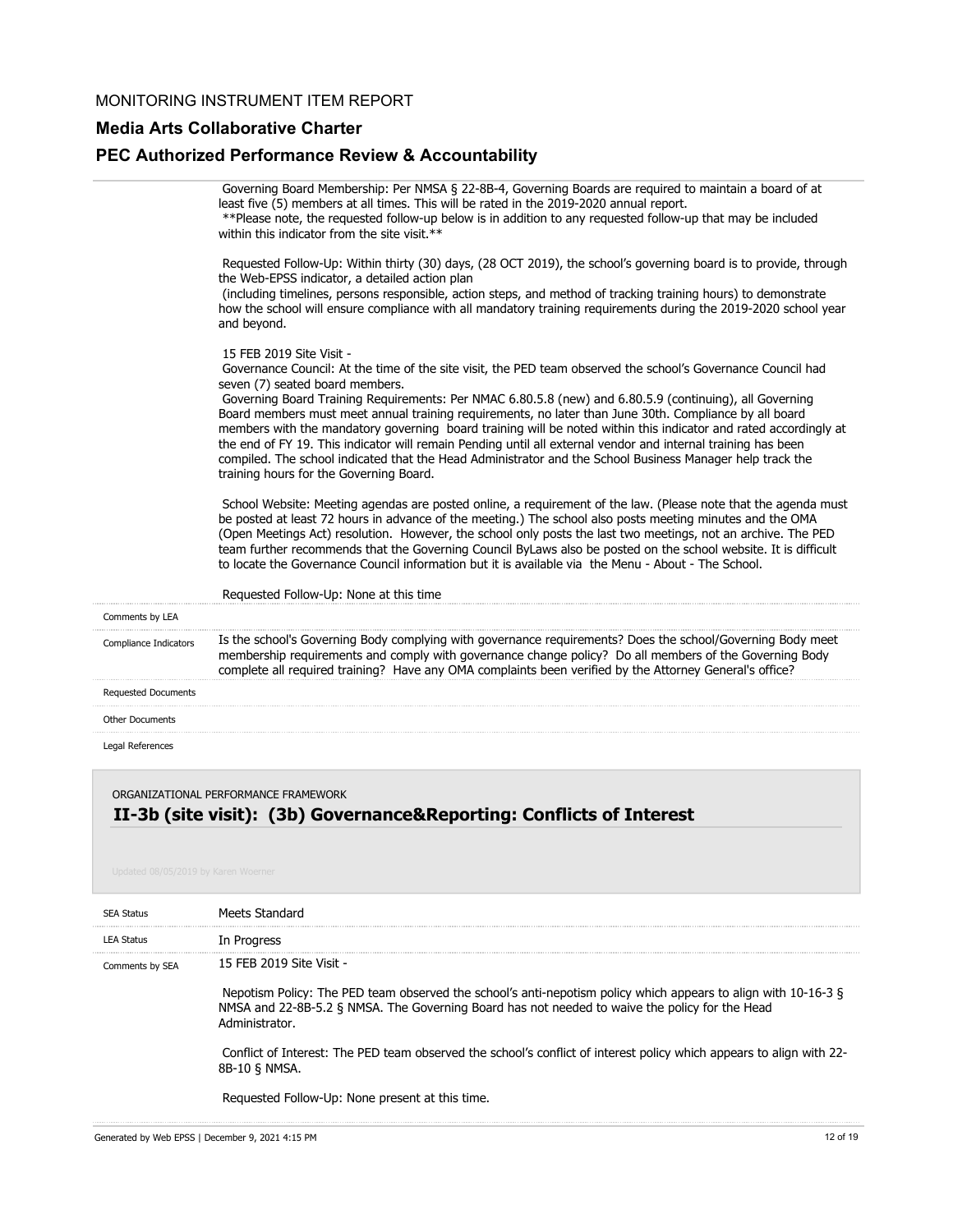#### **Media Arts Collaborative Charter**

#### **PEC Authorized Performance Review & Accountability**

#### Comments by LEA

Is the school complying with nepotism and conflict of interest requirements? Are the school and governing board free of nepotism and conflicts of interest? Compliance Indicators

Requested Documents

Other Documents

Legal References

ORGANIZATIONAL PERFORMANCE FRAMEWORK

# **II-3c: (3c) Governance&Reporting: Reporting Requirements**

| <b>SEA Status</b>                   | Meets Standard                                                                                                                                                                                                                                                                                                                                                                                                                                                                                                                                                                                                                                                                                            |
|-------------------------------------|-----------------------------------------------------------------------------------------------------------------------------------------------------------------------------------------------------------------------------------------------------------------------------------------------------------------------------------------------------------------------------------------------------------------------------------------------------------------------------------------------------------------------------------------------------------------------------------------------------------------------------------------------------------------------------------------------------------|
| <b>LEA Status</b>                   | In Progress                                                                                                                                                                                                                                                                                                                                                                                                                                                                                                                                                                                                                                                                                               |
| Comments by SEA                     | 27 SEPT 2019 NMPED Rating: The PED team rated this indicator as, " Meets Standard", because the<br>school was not reported (through PED cross-bureau collaboration) to be out<br>of compliance with PED/PEC/State Agency reporting requirements and/or deadlines.                                                                                                                                                                                                                                                                                                                                                                                                                                         |
|                                     | PED NOTE: Evaluated using continuous desktop monitoring throughout the 2018-19 academic year or as<br>provided via NM PED cross-bureau collaboration.                                                                                                                                                                                                                                                                                                                                                                                                                                                                                                                                                     |
|                                     | Governing Board Meeting Observation: The PED team did not observe a Governing Board meetings in 2018-2019<br>and will conduct one in 2019-2020. Feedback will be provided to the Governing Board via the PEC-Approved<br>Governing Body Observation Form. Please note that the form will be emailed to both the Head Administrator and<br>the Governing Board President. Within 30 days of the release of this Observation Form, the school must provide a<br>response that addresses concerns identified, if any. It is further recommended that the Observation Form be<br>reviewed and discussed by the Governing Board, preferably as an agenda item and not via email, to avoid a<br>rolling quorum. |
| Comments by LEA                     |                                                                                                                                                                                                                                                                                                                                                                                                                                                                                                                                                                                                                                                                                                           |
| Compliance Indicators               | Does the school comply with reporting deadlines from the PED, PEC, and other state agencies? This includes a<br>response to the PEC-Approved Governing Body Observation Form.                                                                                                                                                                                                                                                                                                                                                                                                                                                                                                                             |
| <b>Requested Documents</b>          |                                                                                                                                                                                                                                                                                                                                                                                                                                                                                                                                                                                                                                                                                                           |
| <b>Other Documents</b>              |                                                                                                                                                                                                                                                                                                                                                                                                                                                                                                                                                                                                                                                                                                           |
| Legal References                    |                                                                                                                                                                                                                                                                                                                                                                                                                                                                                                                                                                                                                                                                                                           |
| Updated 08/05/2019 by Karen Woerner | ORGANIZATIONAL PERFORMANCE FRAMEWORK<br>II-4a: 4a) Students&Employees: Student Rights                                                                                                                                                                                                                                                                                                                                                                                                                                                                                                                                                                                                                     |
| <b>SEA Status</b>                   | Meets Standard                                                                                                                                                                                                                                                                                                                                                                                                                                                                                                                                                                                                                                                                                            |
| <b>LEA Status</b>                   | In Progress                                                                                                                                                                                                                                                                                                                                                                                                                                                                                                                                                                                                                                                                                               |

15 FEB 2019 Site Visit - Comments by SEA

Lottery and Enrollment: It appears that the school has resolved the concern of perceived screening by moving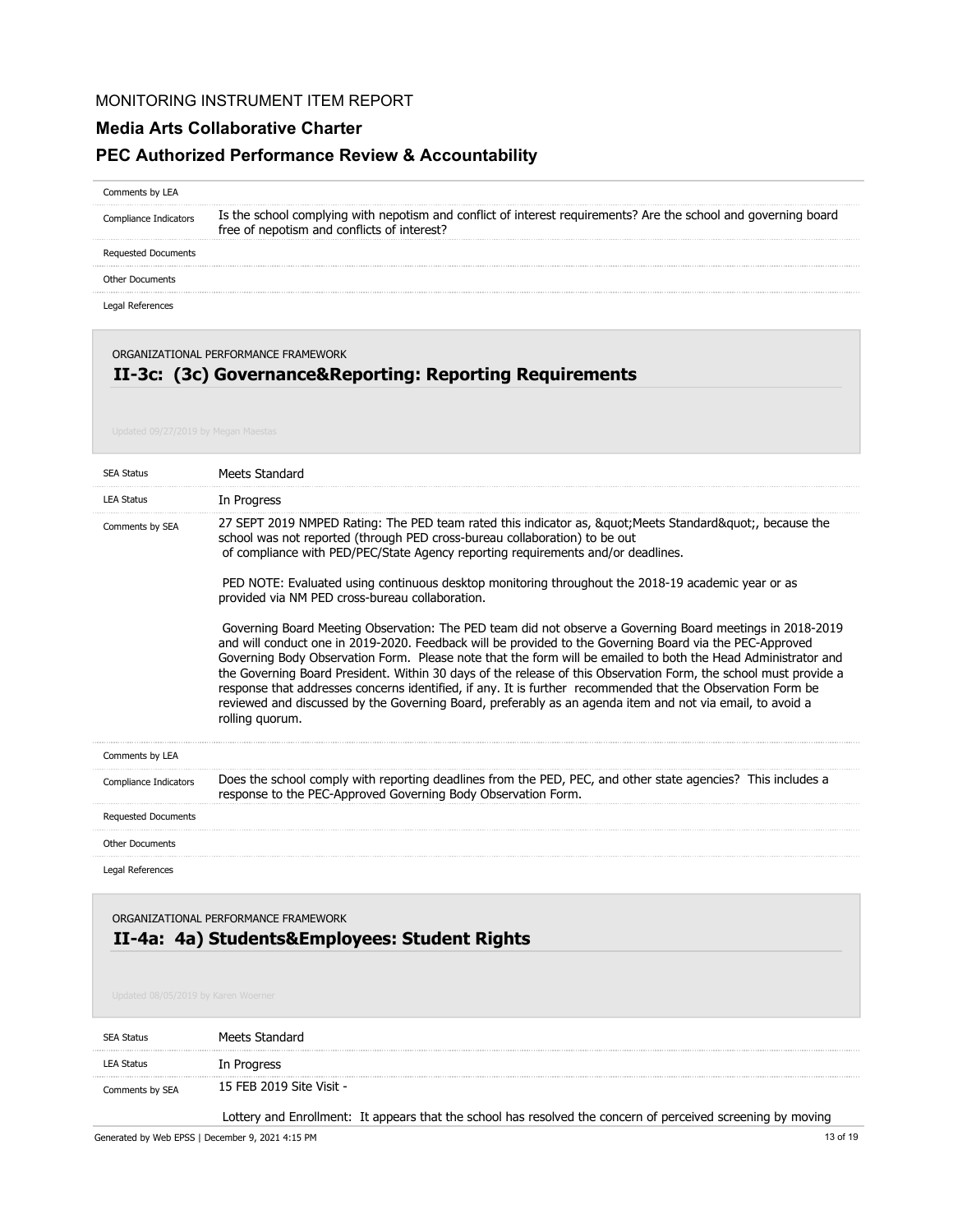## **Media Arts Collaborative Charter**

# **PEC Authorized Performance Review & Accountability**

|                            | the requirement of 'Please describe or submit a sample of media created by the Student' from the lottery<br>application to the enrollment/registration paperwork.                                                                                                                                                                                                                                                                                                                                                            |
|----------------------------|------------------------------------------------------------------------------------------------------------------------------------------------------------------------------------------------------------------------------------------------------------------------------------------------------------------------------------------------------------------------------------------------------------------------------------------------------------------------------------------------------------------------------|
|                            | Complaint and Grievance Policy for students/families: The school has a policy that describes the steps for filing a<br>complaint. Step one: Student make a formal report in writing to the school administrator. Administration shall<br>contact the parent/guardian. Step two: The student or parent/guardian may grieve the decision to the school<br>administrator. Step 3: A conference shall be afforded with the school administrator and the Governing Council<br>designee as soon as possible to discuss the matter. |
|                            | Requested Follow-Up: None                                                                                                                                                                                                                                                                                                                                                                                                                                                                                                    |
| Comments by LEA            |                                                                                                                                                                                                                                                                                                                                                                                                                                                                                                                              |
| Compliance Indicators      | Is the school meeting protecting the rights of all students, including maintaining fair lottery, admissions,<br>enrollment and discipline practices? Does the school comply with the McKinney Vento Act? Does the school have,<br>and comply with a board-approved complaint policy and dispute resolution process?                                                                                                                                                                                                          |
| <b>Requested Documents</b> |                                                                                                                                                                                                                                                                                                                                                                                                                                                                                                                              |
| <b>Other Documents</b>     |                                                                                                                                                                                                                                                                                                                                                                                                                                                                                                                              |
| Legal References           |                                                                                                                                                                                                                                                                                                                                                                                                                                                                                                                              |

## **II-4b (site visit): 4b) Students&Employees: Attendance & Enrollment** ORGANIZATIONAL PERFORMANCE FRAMEWORK

| <b>SEA Status</b>     | Meets Standard                                                                                                                                                                                                                                                                                                                                                                                                                                           |
|-----------------------|----------------------------------------------------------------------------------------------------------------------------------------------------------------------------------------------------------------------------------------------------------------------------------------------------------------------------------------------------------------------------------------------------------------------------------------------------------|
| <b>LEA Status</b>     | In Progress                                                                                                                                                                                                                                                                                                                                                                                                                                              |
| Comments by SEA       | 15 FEB 2019 Site Visit:                                                                                                                                                                                                                                                                                                                                                                                                                                  |
|                       | Attendance: According to STARS, the attendance rate at the time of the site visit was 96.9%, above the goal of<br>95%.                                                                                                                                                                                                                                                                                                                                   |
|                       | Habitual Truancy: According to STARS, the habitual truancy rate for the prior school year (2017-2018) was<br>1.56%, meeting the preferred rate of less than 2%.                                                                                                                                                                                                                                                                                          |
|                       | Retention of enrolled students during the year: According to STARS, the withdrawal rate during the prior school<br>year (2017-2018) was 16.41% (83.59% retained), which exceeds the goal of 80% set by the PEC in the<br>Organizational Performance Framework. The referenced report can be found in STARS at District and Location<br>Reports -- > Options for Parents -- > Charter School Enrollment Report.                                           |
|                       | Recurrent Enrollment (between last year and the current year): , According to STARS, the school's recurrent<br>enrollment for the present school year (2018-2019) was 80.60%, which exceeds the goal of 70% set by the PEC<br>in the Organizational Performance Framework. The referenced report can be found in STARS at District and<br>Location Reports --&qt Options for Parents --&qt Charter School Enrollment Report.                             |
|                       | Requested Follow-Up: None                                                                                                                                                                                                                                                                                                                                                                                                                                |
| Comments by LEA       |                                                                                                                                                                                                                                                                                                                                                                                                                                                          |
| Compliance Indicators | Does the school meet attendance, retention, and recurrent enrollment goals for students?<br>•Meets 95% attendance rate or demonstrates successful efforts to improve attendance<br>•Maintains 80% retention of enrolled students until end of year (Students who leave prior to the end of the year<br>as graduates, completers, or earned GED are counted as retained.)<br>. Retains at least 70% of students eligible to reenroll between school years |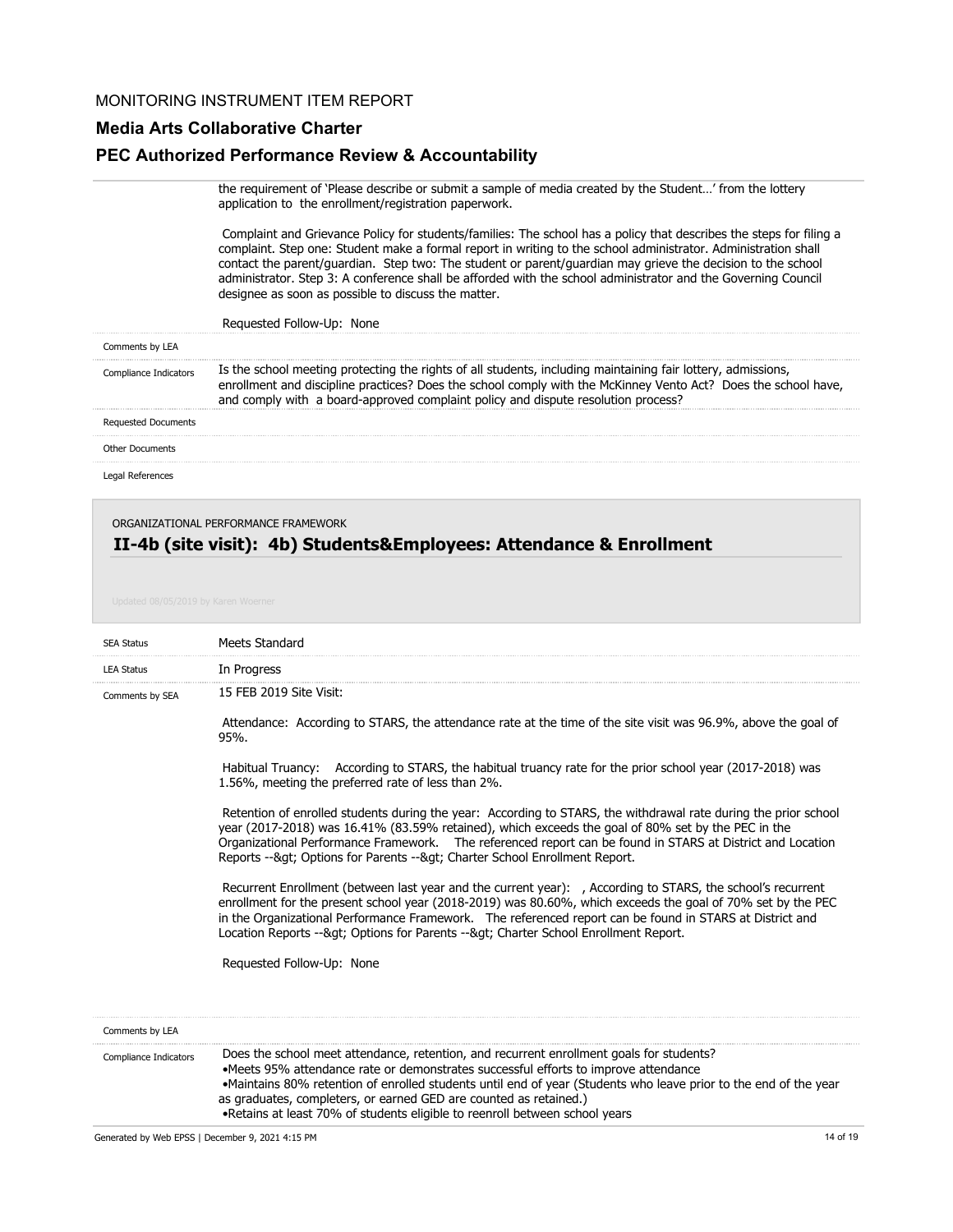### **Media Arts Collaborative Charter**

# **PEC Authorized Performance Review & Accountability**

| <b>Requested Documents</b>          |                                                                                                                                                                                                                                                                                                                                                                                                                                                                                                                                                                                                                                                                                                                                                                                                                                                                                                                                                                                                                                                                                                                       |  |
|-------------------------------------|-----------------------------------------------------------------------------------------------------------------------------------------------------------------------------------------------------------------------------------------------------------------------------------------------------------------------------------------------------------------------------------------------------------------------------------------------------------------------------------------------------------------------------------------------------------------------------------------------------------------------------------------------------------------------------------------------------------------------------------------------------------------------------------------------------------------------------------------------------------------------------------------------------------------------------------------------------------------------------------------------------------------------------------------------------------------------------------------------------------------------|--|
| <b>Other Documents</b>              |                                                                                                                                                                                                                                                                                                                                                                                                                                                                                                                                                                                                                                                                                                                                                                                                                                                                                                                                                                                                                                                                                                                       |  |
| Legal References                    |                                                                                                                                                                                                                                                                                                                                                                                                                                                                                                                                                                                                                                                                                                                                                                                                                                                                                                                                                                                                                                                                                                                       |  |
| Updated 08/05/2019 by Karen Woerner | ORGANIZATIONAL PERFORMANCE FRAMEWORK<br>II-4c (site visit): 4c)Students&Employees:StaffCredentialRequirements                                                                                                                                                                                                                                                                                                                                                                                                                                                                                                                                                                                                                                                                                                                                                                                                                                                                                                                                                                                                         |  |
| <b>SEA Status</b>                   | Meets Standard                                                                                                                                                                                                                                                                                                                                                                                                                                                                                                                                                                                                                                                                                                                                                                                                                                                                                                                                                                                                                                                                                                        |  |
| <b>LEA Status</b>                   | In Progress                                                                                                                                                                                                                                                                                                                                                                                                                                                                                                                                                                                                                                                                                                                                                                                                                                                                                                                                                                                                                                                                                                           |  |
| Comments by SEA                     | 15 FEB 2019 Site Visit -<br>Licensure: The PED team reviewed 8 staff files and all contained copies of the NMPED License, Official<br>Transcripts, and Verification of Employment (where applicable). At the time of the site visit, it did not appear the<br>school had teacher(s) offering instruction outside of their license and/or endorsement. NOTE: The school<br>administrator's license will expire in 2020.<br>Also, per the Professional Licensure Bureau guidance, please note that the school must also maintain staff files<br>for all contracted ancillary staff that include: 1) a cleared background check OR an official letter from the<br>contracted service agency stating the service provider has a valid background check on file, 2) a copy of NM PED<br>License, and 3) a copy of National Board License, if applicable. These files will be examined at the next site visit.<br>Reporting Child Abuse Training: The PED team reviewed all licensed staff files. All files contained proof of<br>completion of training on reporting child abuse and neglect.<br>Requested Follow-Up: None |  |
| Comments by LEA                     |                                                                                                                                                                                                                                                                                                                                                                                                                                                                                                                                                                                                                                                                                                                                                                                                                                                                                                                                                                                                                                                                                                                       |  |
| Compliance Indicators               | Is the school meeting teacher and other staff credentialing requirements? All employees are appropriately licensed<br>and past discrepancies have been addressed. This includes waivers and alternative licensure.                                                                                                                                                                                                                                                                                                                                                                                                                                                                                                                                                                                                                                                                                                                                                                                                                                                                                                    |  |
| <b>Requested Documents</b>          |                                                                                                                                                                                                                                                                                                                                                                                                                                                                                                                                                                                                                                                                                                                                                                                                                                                                                                                                                                                                                                                                                                                       |  |
| <b>Other Documents</b>              |                                                                                                                                                                                                                                                                                                                                                                                                                                                                                                                                                                                                                                                                                                                                                                                                                                                                                                                                                                                                                                                                                                                       |  |
| Legal References                    |                                                                                                                                                                                                                                                                                                                                                                                                                                                                                                                                                                                                                                                                                                                                                                                                                                                                                                                                                                                                                                                                                                                       |  |

# **II-4d (site visit): 4d) Students&Employees: Employee Rights** ORGANIZATIONAL PERFORMANCE FRAMEWORK

| <b>SEA Status</b> | Meets Standard                                                                                                                                                                                                             |
|-------------------|----------------------------------------------------------------------------------------------------------------------------------------------------------------------------------------------------------------------------|
| <b>LEA Status</b> | In Progress                                                                                                                                                                                                                |
| Comments by SEA   | 15 FEB 2019 Site Visit -                                                                                                                                                                                                   |
|                   | Contracts and Evaluations: The PED team reviewed 8 staff files. All files contained current and signed contract(s).<br>The school's salary schedule met the minimum teacher salaries established by NM PED. Also, NM Teach |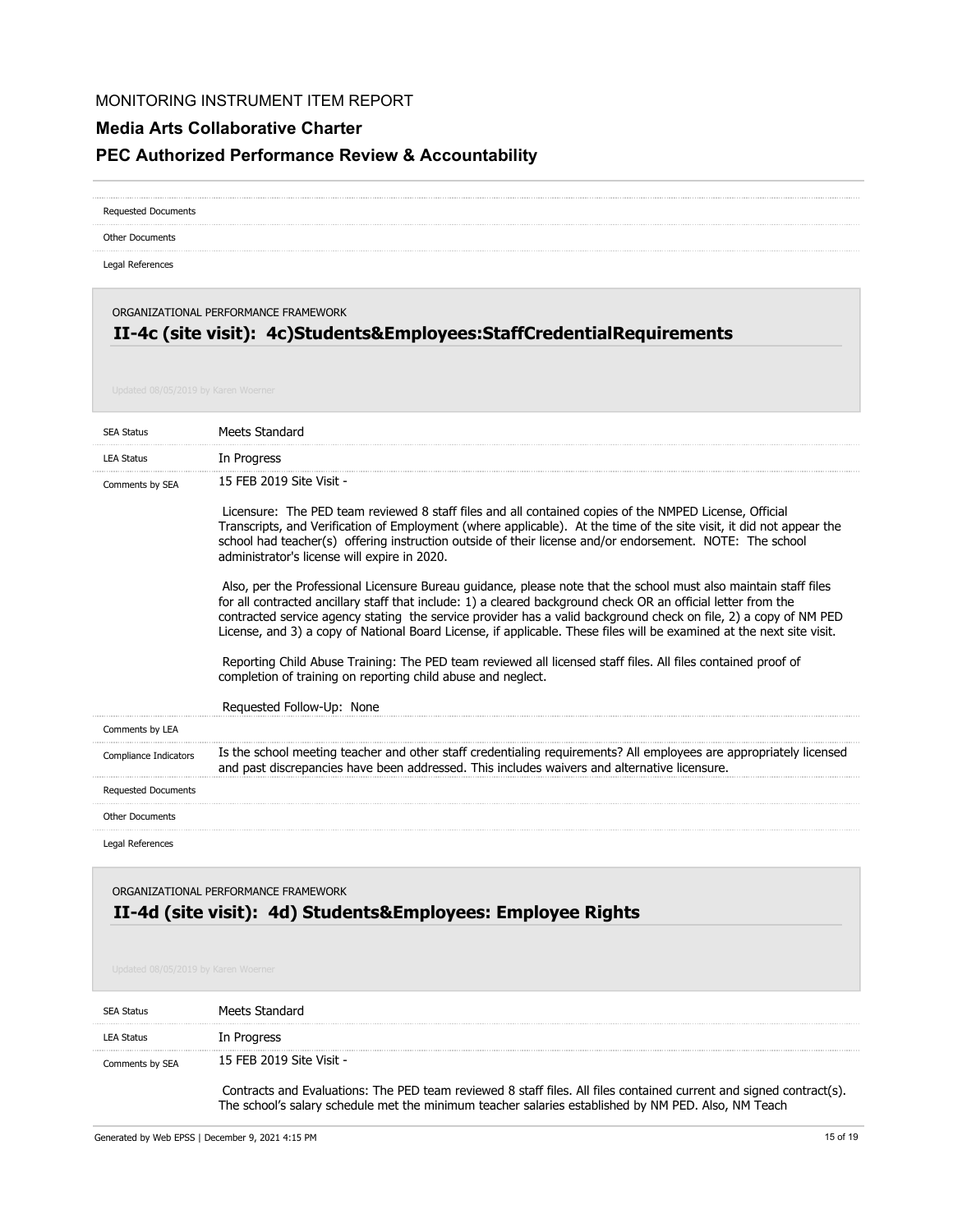#### **Media Arts Collaborative Charter**

#### **PEC Authorized Performance Review & Accountability**

summative reports were filed.

Requested Follow-Up: None present at this time.

| Comments by LEA            |                                                                                                                                                                                                                                                                                                                                                                                                                                                                 |
|----------------------------|-----------------------------------------------------------------------------------------------------------------------------------------------------------------------------------------------------------------------------------------------------------------------------------------------------------------------------------------------------------------------------------------------------------------------------------------------------------------|
| Compliance Indicators      | Is the school respecting employee rights, including, but not limited to, completion and submission of NMTEACH<br>evaluations and observations, personnel files contain signed NMTEACH reports and teacher contracts, the School<br>Personnel Act, Charter School Act, FMLA, ADA, etc? Does the school have an established salary schedule that is in<br>compliance with minimum teacher salaries? Does the school have adequate mentorship for novice teachers? |
| <b>Requested Documents</b> |                                                                                                                                                                                                                                                                                                                                                                                                                                                                 |
| <b>Other Documents</b>     |                                                                                                                                                                                                                                                                                                                                                                                                                                                                 |
| Legal References           |                                                                                                                                                                                                                                                                                                                                                                                                                                                                 |
|                            | ORGANIZATIONAL PERFORMANCE FRAMEWORK                                                                                                                                                                                                                                                                                                                                                                                                                            |

# **II-4e (site visit): 4e) Students&Employees: Background Checks & Ethics**

| <b>SEA Status</b>          | Meets Standard                                                                                                                                                                                                                                                                                                                                                                                                       |
|----------------------------|----------------------------------------------------------------------------------------------------------------------------------------------------------------------------------------------------------------------------------------------------------------------------------------------------------------------------------------------------------------------------------------------------------------------|
| <b>LEA Status</b>          | In Progress                                                                                                                                                                                                                                                                                                                                                                                                          |
| Comments by SEA            | 15 FEB 2019 Site Visit - Background Checks: The PED team reviewed 8 staff files and all contained legally<br>compliant background checks.<br>Requested Follow-Up: None at this time                                                                                                                                                                                                                                  |
|                            |                                                                                                                                                                                                                                                                                                                                                                                                                      |
| Comments by LEA            |                                                                                                                                                                                                                                                                                                                                                                                                                      |
| Compliance Indicators      | Is the school completing required background checks and reporting ethical violations? Does the school maintain<br>legally compliant background checks for all staff files including substitutes, contracted service providers, and<br>anyone with unsupervised access to students? Are incidents of violations of teacher/licensed staff ethical rules or<br>criminal convictions reported to the PED by the school? |
| <b>Requested Documents</b> |                                                                                                                                                                                                                                                                                                                                                                                                                      |
| <b>Other Documents</b>     |                                                                                                                                                                                                                                                                                                                                                                                                                      |
| Legal References           |                                                                                                                                                                                                                                                                                                                                                                                                                      |

### **II-5a: 5a) School Environment: Facilities Requirements** ORGANIZATIONAL PERFORMANCE FRAMEWORK

| <b>SEA Status</b> | Meets Standard                                                                                                                                                                                      |
|-------------------|-----------------------------------------------------------------------------------------------------------------------------------------------------------------------------------------------------|
| <b>LEA Status</b> | In Progress                                                                                                                                                                                         |
| Comments by SEA   | 15 FEB 2019 Site Visit-                                                                                                                                                                             |
|                   | E-Occupancy and NMCI: The PED team observed the school's E-Occupancy certificate in the front office, dated<br>10/2/2008, and the school's condition index letter provided by PSFA, dated 2/5/2019. |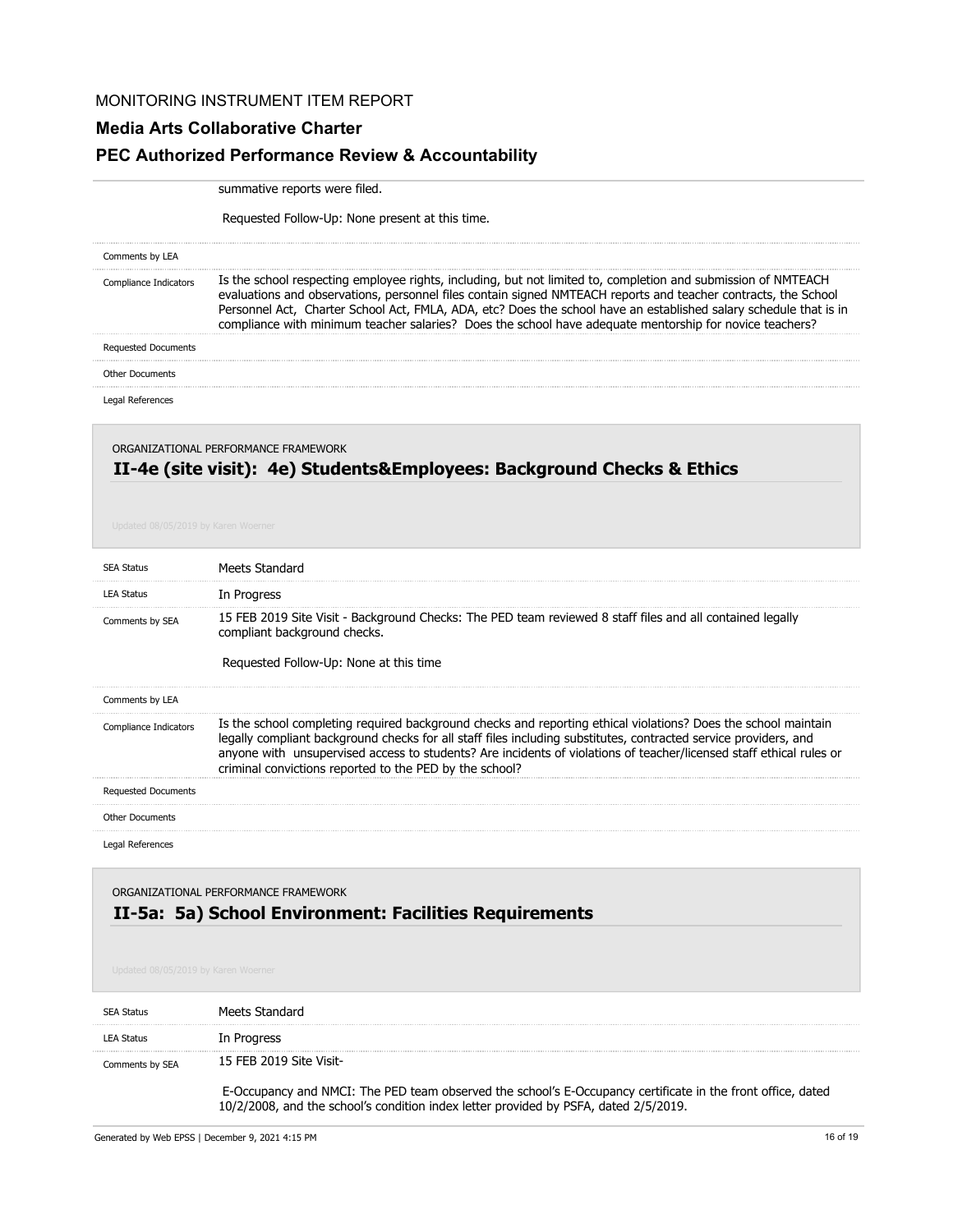## **Media Arts Collaborative Charter**

# **PEC Authorized Performance Review & Accountability**

Pesticides: The CSD team observed a pest control company invoice dated 7/11/18.

Requested Follow-Up: None at this time.

| Comments by LEA            |                                                                                                                                                                                                                                                           |
|----------------------------|-----------------------------------------------------------------------------------------------------------------------------------------------------------------------------------------------------------------------------------------------------------|
| npiiance Indicators        | Is the school complying with facilities requirements, including but not limited to, E-occupancy, facility cor<br>naifion<br>leasing/ownership, fire inspections, ADA, written records of pesticides? Does the school notify PEC<br>changes in facilities? |
| <b>Requested Documents</b> |                                                                                                                                                                                                                                                           |
| <b>Other Documents</b>     |                                                                                                                                                                                                                                                           |
|                            |                                                                                                                                                                                                                                                           |

ORGANIZATIONAL PERFORMANCE FRAMEWORK

# **II-5b: 5b) School Environment:Transportation Requirements**

| <b>SEA Status</b>          | Meets Standard                                                                                                                                                                                                                                                                                                                                                                                                                                                                                                                                                                                                                                                                                   |
|----------------------------|--------------------------------------------------------------------------------------------------------------------------------------------------------------------------------------------------------------------------------------------------------------------------------------------------------------------------------------------------------------------------------------------------------------------------------------------------------------------------------------------------------------------------------------------------------------------------------------------------------------------------------------------------------------------------------------------------|
| <b>LEA Status</b>          | In Progress                                                                                                                                                                                                                                                                                                                                                                                                                                                                                                                                                                                                                                                                                      |
| Comments by SEA            | 27 SEPT 2019 NMPED Rating: The PED team rated this indicator as, & quot; Meets Standard & quot;, because the<br>school was not reported (through PED cross-bureau collaboration) to be out<br>of compliance with transportation requirements and/or deadlines.<br>PED NOTE: Evaluated using continuous desktop monitoring throughout the 2018-19 academic year or as<br>provided via NM PED cross-bureau collaboration. The CSD team will notify the head administrator via email if<br>follow-up documentation is requested. This indicator will remain with a "Pending" rating until final review of the<br>annual report, which will be conducted after the end of the 2018-19 academic year. |
| Comments by LEA            |                                                                                                                                                                                                                                                                                                                                                                                                                                                                                                                                                                                                                                                                                                  |
| Compliance Indicators      | Is the school complying with transportation requirements?                                                                                                                                                                                                                                                                                                                                                                                                                                                                                                                                                                                                                                        |
| <b>Requested Documents</b> |                                                                                                                                                                                                                                                                                                                                                                                                                                                                                                                                                                                                                                                                                                  |
| <b>Other Documents</b>     |                                                                                                                                                                                                                                                                                                                                                                                                                                                                                                                                                                                                                                                                                                  |
| Legal References           |                                                                                                                                                                                                                                                                                                                                                                                                                                                                                                                                                                                                                                                                                                  |
|                            | ORGANIZATIONAL PERFORMANCE FRAMEWORK<br>II-5c (site visit): 5c) School Environment: Health & Safety                                                                                                                                                                                                                                                                                                                                                                                                                                                                                                                                                                                              |

| SEA Status        | Meets Standard           |
|-------------------|--------------------------|
| <b>LEA Status</b> | In Progress              |
| Comments by SEA   | 05 MAR 2019 NM PED Note: |

Generated by Web EPSS | December 9, 2021 4:15 PM 17 of 19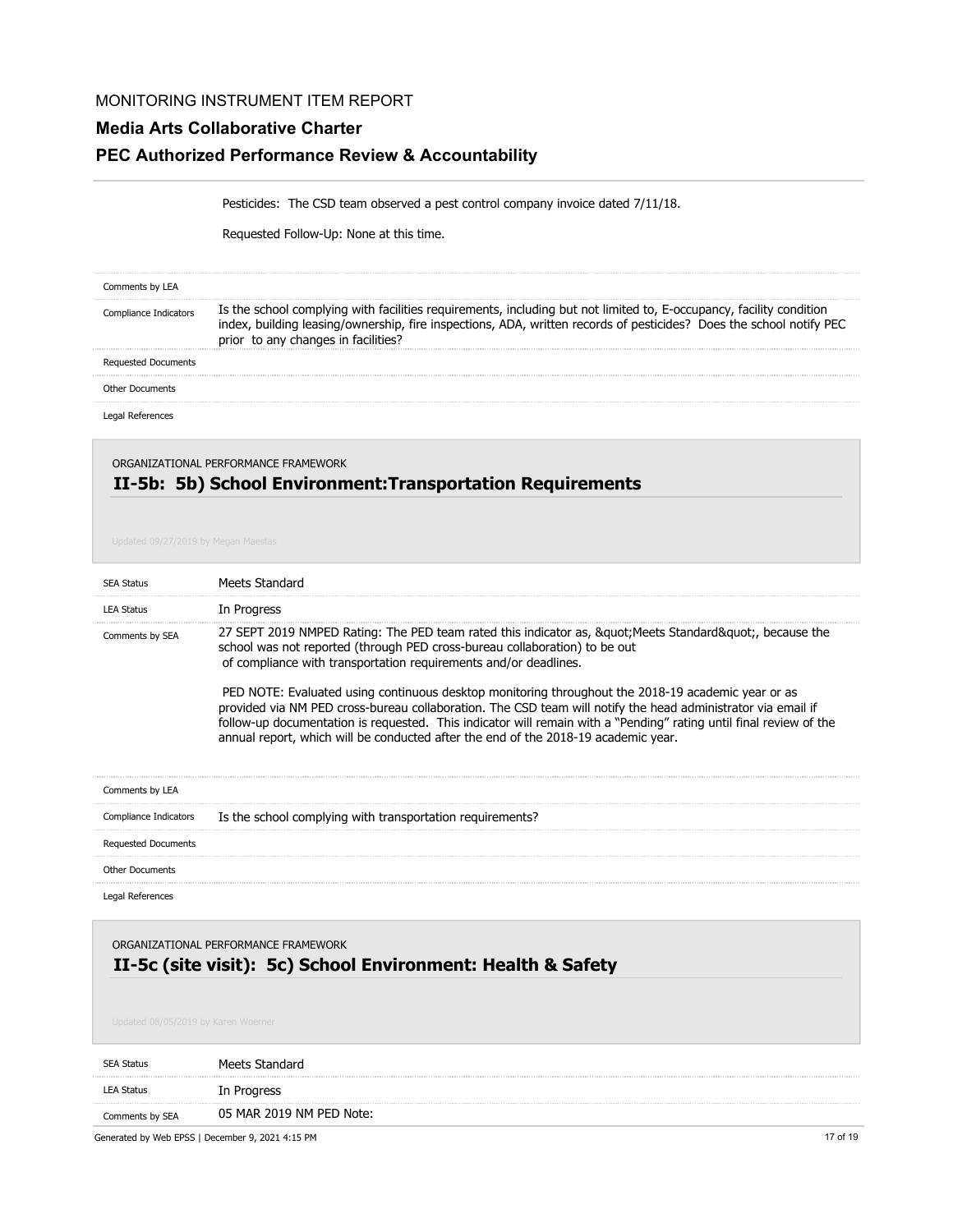#### **Media Arts Collaborative Charter**

# **PEC Authorized Performance Review & Accountability**

Dear Superintendents and Charter School Administrators,

 As the state administrative agency, it is the PED's responsibility to ensure local education agency (LEA) compliance with the Federal Gun Free Schools Act, Elementary and

 Secondary Education Act (ESEA) and 6.11.2 NMAC. The Federal Gun Free Schools Act requires each state receiving ESEA funds to have in effect a state law requiring LEAs to expel from school, for a period of not less than one year, any student who is determined to have knowingly brought a weapon to school, except that such policy may allow the local school board or superintendent of the school district to modify such expulsion requirement on a case-by-case basis. Additionally, no funds shall be made available under any title of ESEA to any LEA unless such agency has a policy requiring referral to the criminal justice or juvenile delinquency system of any student who brings a firearm or weapon to a school served by such agency.

 6.11.2 NMAC provides a comprehensive framework within which local school boards and local school districts can carry out their educational mission and exercise their authority

 and responsibility to provide a safe environment for student learning, and further to provide students and parents with an understanding of the basic rights and requirements necessary to effectively function in the educational community. Specifically, 6.11.2.9 B(8) NMAC details compliance with Section 22-5-4.7 NMSA 1978, which codifies in state law the Federal Gun Free Schools Act.

 With respect to the Gun Free Schools Act and ESEA, the PED is required to track and report non-compliant LEA's to the U.S. Department of Education annually. PED will ensure compliance through the attached Assurance, which every LEA is required to complete. The deadline for

submitting the Assurance for the 2018-2019 school year is April 5, 2019. Please read the instructions on the attached Assurance and submit as directed by the deadline.

 If you have any questions, please contact Lisa Hecker, Safe Schools Coordinator, at lisa.hecker@state.nm.us or by phone at (505) 827-1589.

15 FEB 2019 Site Visit -

 Emergency Drills: The PED Team reviewed emergency drill documentation for the current and prior school years. The current year (2018-19) emergency drill log (to the date of the site visit), included a fire drill conducted each of the first 4 weeks of school and every month thereafter, as required by statute NM Stat § 22-13-14. The PED team encouraged the school to continue conducting monthly emergency drills to include two (2) shelter-inplace/lockdown drills and one (1) offsite evacuation practice before the end of the school year. (Please note that travelling to the offsite location is preferred but not required. It is sufficient to evacuate and get to a meeting spot.). The drills conducted in 2018-2019 will be rated in 2019-2020.

 The prior year (2017-2018) emergency drill log was missing three of the four drills during the first four weeks. Logs reported one evacuation drill and at least two lockdown/shelter in place drills but it appears that drills were not executed during the months of August, October, or January.

 Immunization Requirements: Individual student immunization records were observed in a filing cabinet in the nurse's office. A readily available immunization status log was observed as required by NMSA § 24-5-4, NMSA; 6.12.2.8(f) and Department of Health (DoH) memorandum.

Requested Follow-Up: None at this time

| Comments by LEA |                                                                                                                                                                                                                                                                                                    |
|-----------------|----------------------------------------------------------------------------------------------------------------------------------------------------------------------------------------------------------------------------------------------------------------------------------------------------|
|                 | Is the sc<br>and safety requirements, including, but not<br>complying with<br>nited<br>cting all required emergency drills, mair<br>ntaining a master<br>plans, conduc<br>nunization log, and<br>well<br>with all facility corrective requirements (e.g., NMPSIA, DOH, PSFA, Fire Marshall, POSHA) |
|                 |                                                                                                                                                                                                                                                                                                    |
| Other Documents |                                                                                                                                                                                                                                                                                                    |
|                 |                                                                                                                                                                                                                                                                                                    |
|                 |                                                                                                                                                                                                                                                                                                    |